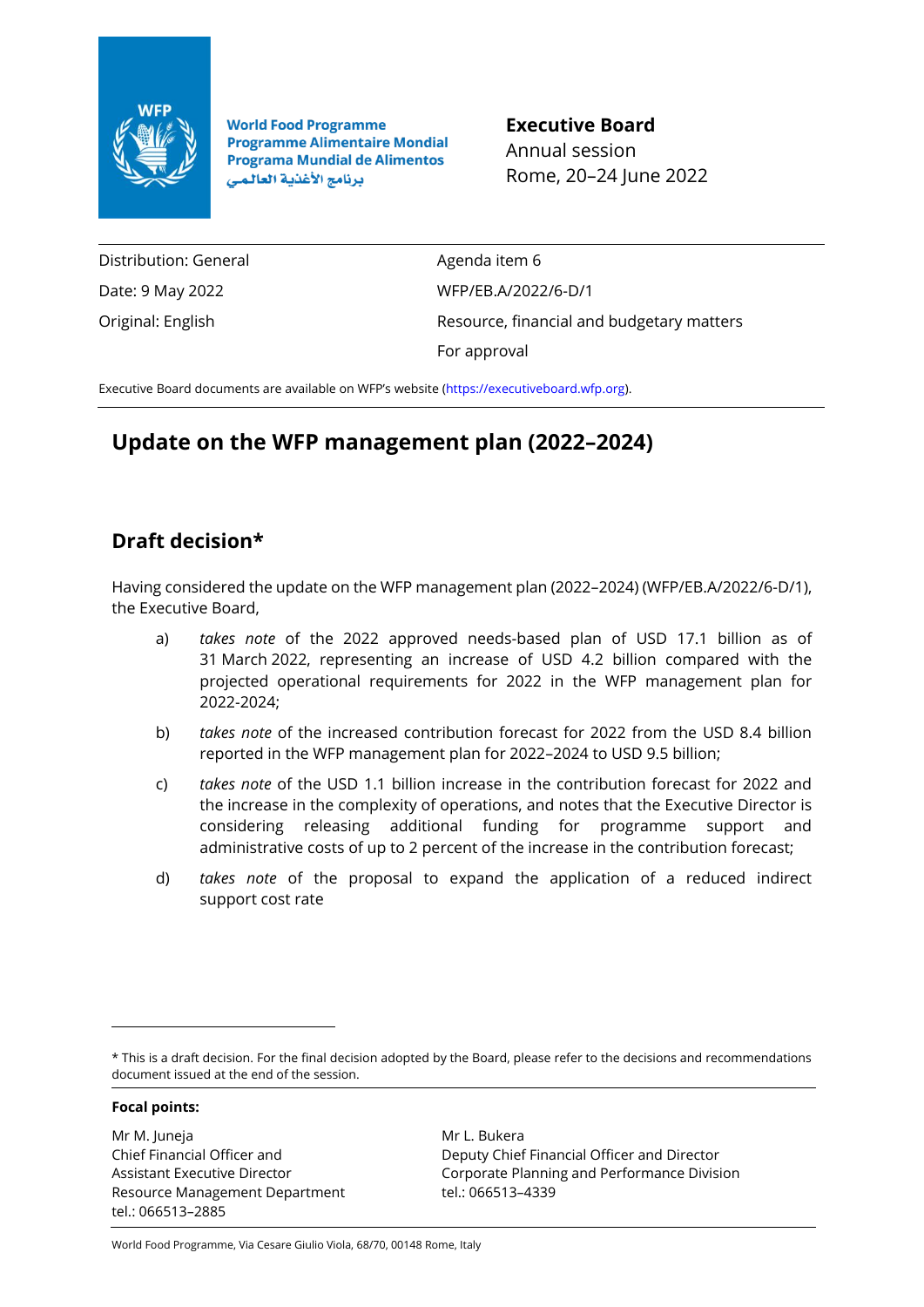e) *decides* to revise General Rule XIII.4 (e), which shall read as follows:

"The Board shall set the indirect support cost rate applicable to contributions from:

- (i) governments of developing countries and countries with economies in transition, as determined by the Board;
- (ii) governments for contributions to programmes in their own countries; and
- (iii) international financial institutions under such conditions as shall be determined by the Board."
- f) *also decides* that contributions from international financial institutions that are certified by such institutions as being made directly to WFP due to the absence of an internationally recognized or eligible government in the location to which funding is allocated shall be received under General Rule XIII.4(e)(iii) and that the rate for such contributions during the remainder of 2022 shall be 4 percent; and
- g) *decides* that a 4 percent indirect support cost rate shall apply retroactively to the funding provided by the Asian Development Bank through the "Sustaining Essential Services Delivery Project [Support for Afghan People]".
- h) *approves* the use of USD 23.4 million from the programme support and administrative equalization account as follows:
	- i) USD 8 million as thematic funding for the Special Account for Wellness Programmes fund for the joint United Nations COVID-19 response covering the Medevac framework, first line of defence and vaccination programme; and
	- ii) USD 15.4 million for a critical corporate initiative aimed at aligning planning and reporting tools and platforms with the strategic plan and corporate results framework for 2022–2025;
- i) *approves* the use of USD 185 million from the unearmarked portion of the General Fund as follows:
	- i) USD 100 million to strengthen the Immediate Response Account;
	- ii) USD 55 million to establish a changing lives transformation fund; and
	- iii) USD 30 million to replenish the Emerging Donor Matching Fund; and
- j) *takes note* of the updates on the bottom up strategic budgeting exercise.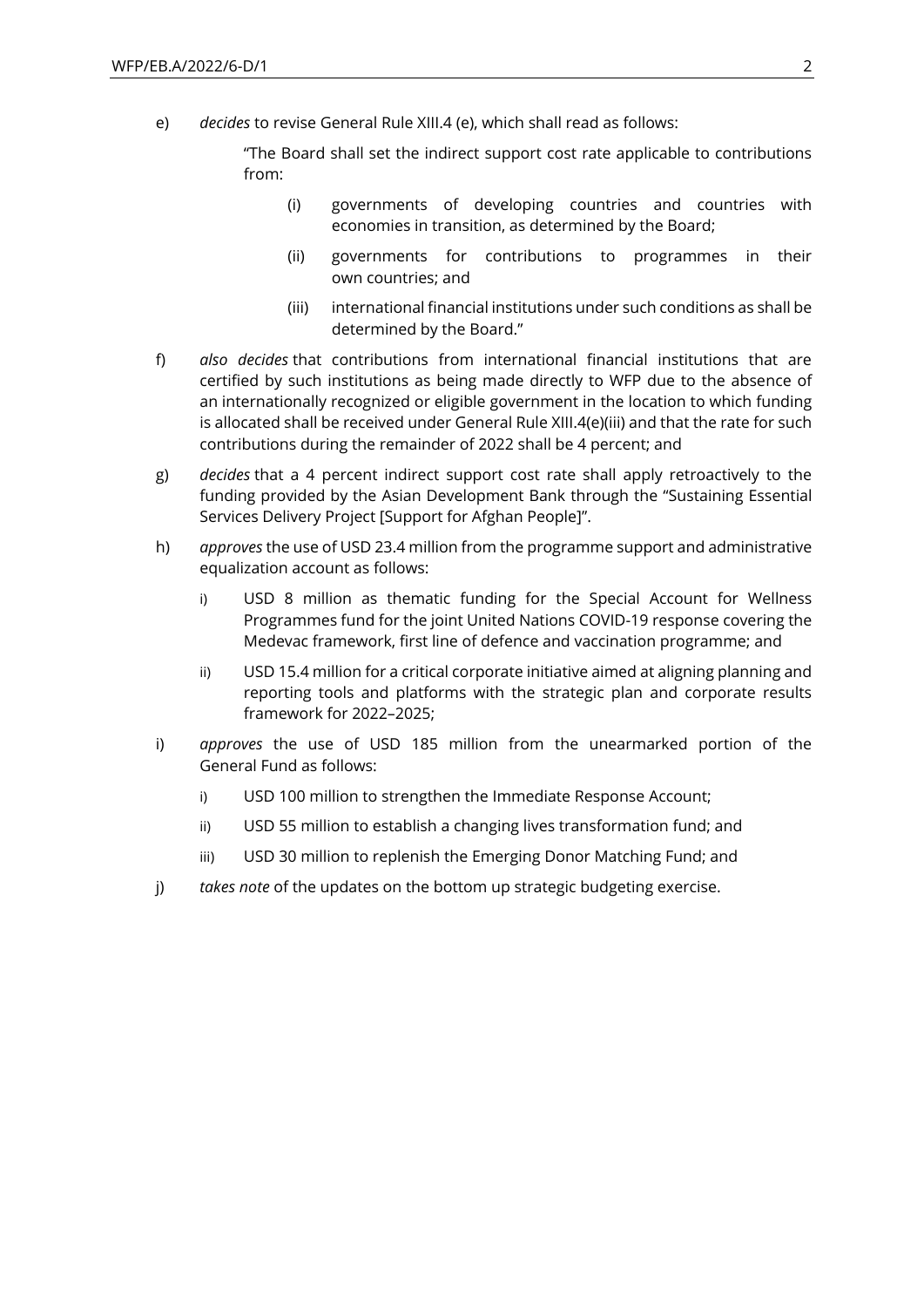# **Introduction**

- 1. At its 2021 second regular session, the Board approved WFP's management plan for 2022–2024. This is the first update on that plan.
- 2. This document provides an update on the contribution forecast and operational requirements for 2022 and the impact of that forecast on the indirect support provided by headquarters and regional bureaux; a revision of the application of the 4 percent indirect support cost (ISC) rate; and proposals for allocating funding from the programme support and administrative equalization account (PSAEA) and the unearmarked portion of the General Fund.

# **Operational requirements**

- 3. For 2022, the management plan for 2022–2024 outlined projected operational requirements of USD 13.9 billion to reach 124 million people in 85 operations with a provisional implementation plan of USD 8.5 billion. However, given the nature of WFP's work, operational requirements are continually evolving and are subject to change after management plan data have been published. This is especially the case in 2022, when many of the countries where WFP has operations and many donor countries are still recovering from the impact of the coronavirus disease 2019 (COVID-19) pandemic, while at the same time the world faces the unfolding of multiple new, large-scale humanitarian emergencies, most notably in Afghanistan, Ethiopia and, more recently, Ukraine.
- 4. The approved needs-based plan as of 31 March stands at USD 17.1 billion, a 23 percent increase over the original figure in the management plan for 2022–2024, allowing WFP to reach 137 million beneficiaries, a 10 percent increase over the management plan.<sup>1</sup> The very large increase in approved needs-based plans is spearheaded by the recent scale-up of operations in Afghanistan and Ukraine.
- 5. Afghanistan is currently WFP's largest active operation and has requirements of USD 2.6 billion – an increase of USD 2.1 billion over the management plan for 2022–2024 as data collection for that plan was complete before the crisis unfolded. The management plan did not foresee an operation in Ukraine and neighbouring countries, for which the approved needs-based plan stands at USD 590 million and is expected to increase. The top five countries in terms of variation between current approved needs-based plan and the management plan account for 99 percent of the total increase (USD 3.2 billion) and have collectively almost doubled their requirements (from USD 3.2 billion to USD 6.3 billion).
- 6. Increases are observed in all three focus areas. In line with WFP's extensive humanitarian delivery capacity and its overarching priority of saving lives, crisis response continues to account for the largest share of total approved requirements – at 80 percent, which is 3 percentage points more than the share in the management plan. The need for life-saving interventions will persist in many areas unless lives are changed through prevention activities and the building of resilience and addressing of the root causes of hunger and malnutrition. Resilience building accounts for 17 percent of total operational requirements (a 2 percentage-point decrease from the share in the management plan) and root causes for 3 percent (1 percentage point less than in the management plan).
- 7. The conflict in Ukraine is causing significant disruption to global grain and energy markets as Ukraine and the Russian Federation play a significant role in both sectors. Negative effects are already being felt in WFP's global supply chains and operations, with more disruption

<sup>1</sup> The lower increase in beneficiaries in comparison with United States dollar requirements is primarily driven by a planned extension to the duration of assistance (feeding days) for beneficiaries in Afghanistan due to their increased vulnerability and need for prolonged assistance because of the internal economic crisis.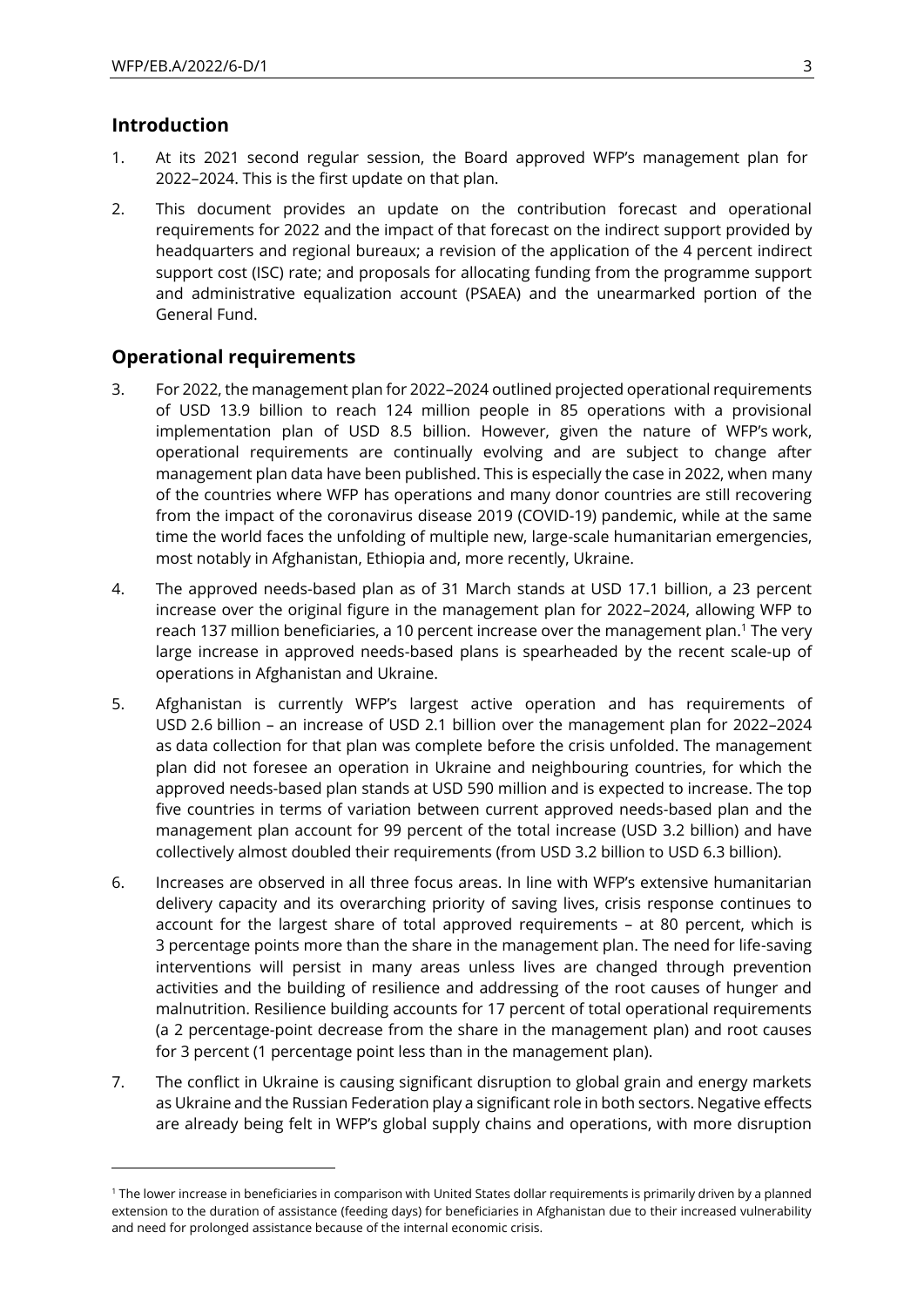and uncertainty expected in the coming months as the emergency and its impact unfold. Purchasing prices are surging and already reaching 2008 and 2011 levels for a variety of commodities, particularly wheat and maize, for which Ukraine and the Russian Federation are among the largest sources of supply. In addition, volatile fuel prices are negatively affecting shipping rates while lead times are increasing as global supply chains, already affected by the pandemic, adjust to the new situation. All of these factors are expected to result in higher costs for WFP operations, which are not reflected in the revised needs-based plans as they were approved prior to the Ukraine crisis. Country offices will be reviewing and revising their implementation plans in the coming months with a view to coping with the worsening operational setting and putting in place specific mitigation measures (such as diversification of the sources of supply with an increased focus on local and regional sources, substitutions of commodities and the build-up of buffer stocks) as they move forward.

| <b>TABLE 1: 2022 OPERATIONAL REQUIREMENTS BY FOCUS AREA</b> |                                                                                                          |    |       |    |  |  |
|-------------------------------------------------------------|----------------------------------------------------------------------------------------------------------|----|-------|----|--|--|
| <b>Focus area</b>                                           | Approved needs-based plan<br><b>Management plan operational</b><br>(as of 31 March 2022)<br>requirements |    |       |    |  |  |
|                                                             | (USD million)<br>(USD million)<br>(%)                                                                    |    |       |    |  |  |
| Crisis response                                             | 10 770                                                                                                   | 77 | 13753 | 80 |  |  |
| Resilience building                                         | 2614                                                                                                     | 19 | 2831  | 17 |  |  |
| Root causes                                                 | 553                                                                                                      |    | 550   | 3  |  |  |
| <b>Total</b><br>100<br>13 937<br>17 134<br>100              |                                                                                                          |    |       |    |  |  |

8. Taking into account the new country strategic plans (CSPs) presented for approval at the Executive Board's 2022 annual session, increases in requirements for ongoing operations and expected cost increases, the projected operational requirements for 2022 are approaching USD 19.8 billion to reach 146.5 million beneficiaries.

# **Contribution forecast**

- 9. The contribution forecast of USD 8.4 billion for 2022 in the management plan for 2022–2024 was calculated in July 2021 based on the information and funding prospects available at the time. The forecast was consistent with the funding level of 2020 and slightly below the updated USD 8.6 billion forecast for 2021. However, following an increase in contributions in the last quarter of 2021, driven mainly by large-scale emergencies, including in Afghanistan, the actual contribution revenue in 2021 reached USD 9.6 billion.
- 10. The pressures that lead to increased food insecurity are intensifying this year, and WFP anticipates that donors will continue to respond robustly. Hence, the global contribution revenue forecast for 2022 has been revised to USD 9.5 billion, slightly less than the 2021 contribution revenue.
- 11. The updated global contribution revenue forecast for 2022 is aligned with contribution trends by donor. For example, of the top ten traditional donors in 2021, six registered consecutive increases in the past three years and seven in the past two years. The forecast is also underpinned by strong growth in funding from the private sector and from international financial institutions (IFIs) via national governments.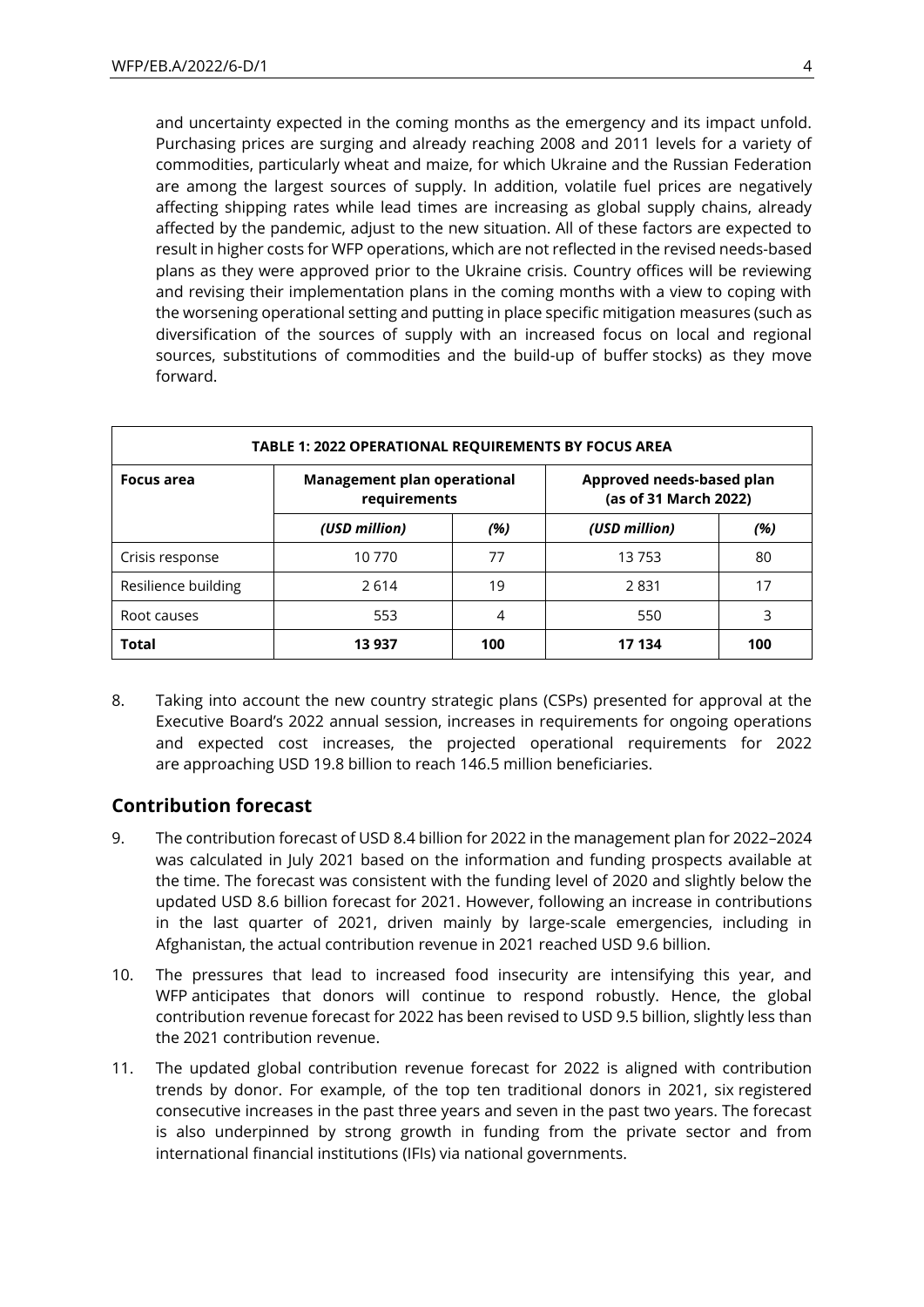12. Building on strong support for the Immediate Response Account (IRA), for which directed contributions grew by 175 percent between 2020 and 2021, advocacy of that critical tool will be pursued in 2022 through outreach to donors and dedicated events aimed at reaching the corporate target of USD 200 million of IRA capitalization.



**Figure 1: Contributions in 2015–2021 and 2022 forecast** *(USD billion)*

13. While total contribution revenue grew from USD 8.4 billion in 2020 to USD 9.6 billion in 2021, it remains highly concentrated in a small number of WFP operations (table 2).

| <b>TABLE 2: SHARES OF TOTAL CONTRIBUTION REVENUE,</b><br>2020-2022 (percentages) |    |  |    |  |  |  |
|----------------------------------------------------------------------------------|----|--|----|--|--|--|
| $2022*$<br>2020<br>2021                                                          |    |  |    |  |  |  |
| Top 5 operations                                                                 | 30 |  | 20 |  |  |  |
| Top 10 operations<br>52<br>46<br>60                                              |    |  |    |  |  |  |

\* As of 31 March 2022.

14. At the same time, the funding gap is growing (table 3).

| <b>TABLE 3: FUNDING GAP, 2020-2022</b>                                                            |      |                 |    |  |  |  |
|---------------------------------------------------------------------------------------------------|------|-----------------|----|--|--|--|
| Needs based plan<br><b>Funding gap</b><br><b>Funding</b><br>(USD billion)<br>(USD billion)<br>(%) |      |                 |    |  |  |  |
| 2020                                                                                              | 13.7 | 8.4             | 39 |  |  |  |
| 2021                                                                                              | 14.8 | 9.6             | 36 |  |  |  |
| 2022                                                                                              | 17.1 | 9.5 (projected) | 44 |  |  |  |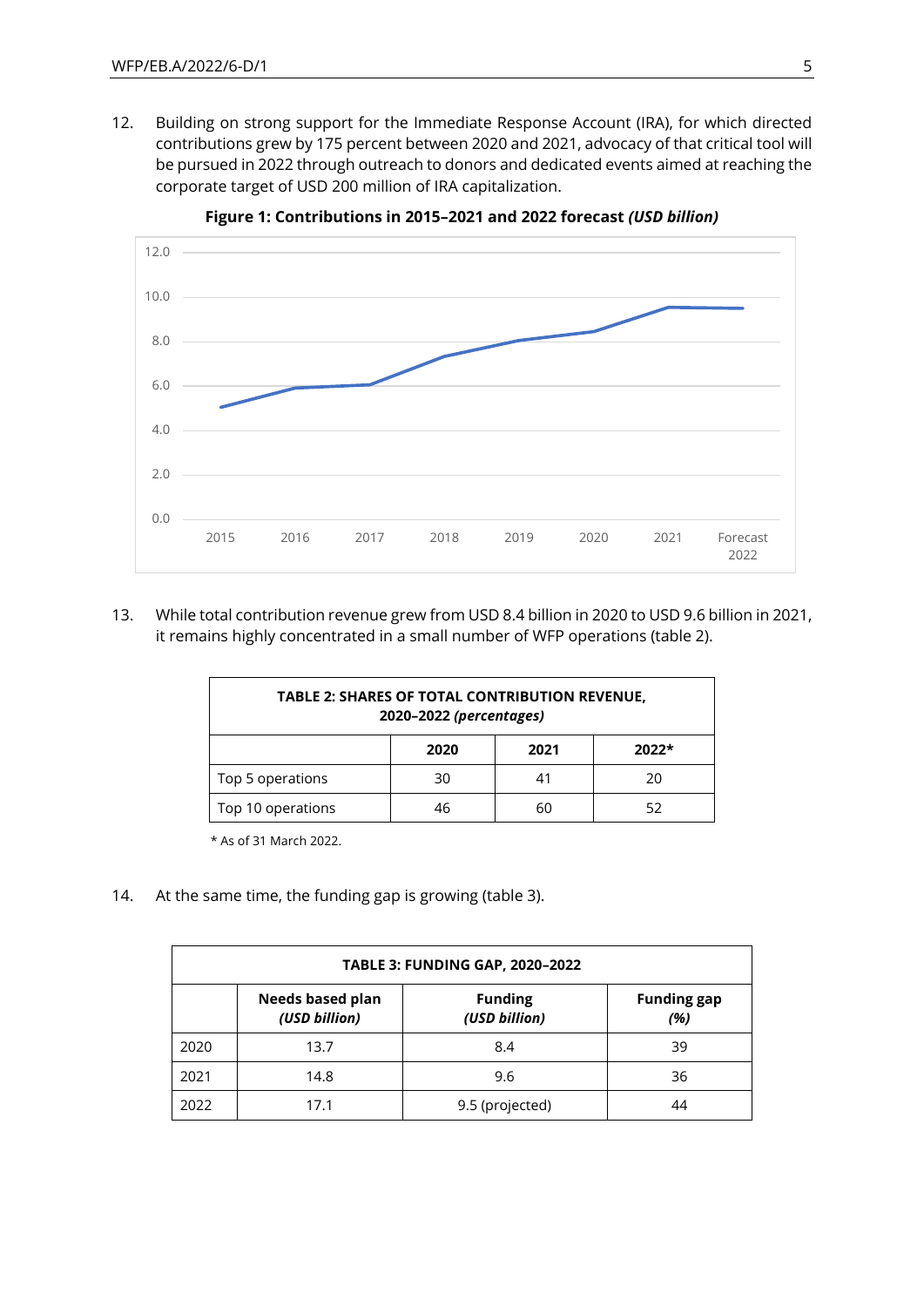- 15. The gap is expected to widen as the projected operational requirements for 2022, as of 31 March, are USD 19.8 billion and are likely to grow. Funding needs were already on the rise owing to the combined effects of COVID-19, climate change and conflict, which will now be exacerbated by the conflict in Ukraine and its impact on global fuel and food prices, adding complexity and uncertainty to WFP's forecasts.
- 16. WFP will continue to position the fight against hunger as a key global priority through proactive advocacy based on integrated, cross-cutting political, programmatic and policy engagement. This approach will be combined with communications that incentivize a wider audience to support WFP in preventing millions of people from being pushed to the brink of famine and hundreds of millions from being driven to starvation.
- 17. Funding diversification will continue to be a priority, tapping into various channels, including the private sector, national governments, IFIs and development-oriented and climate adaptation budget lines, while maintaining a focus on where WFP can provide the most added value. Such new programmes are part of WFP's work on resilience and at the humanitarian–development–peace nexus and are aimed at decreasing humanitarian needs over time.
- 18. WFP will continue to appeal for maximum funding flexibility from its donors as flexibility contributes to more effective planning and more efficient allocation of resources, including through early action and the pre-positioning of supplies. In this regard, WFP will be introducing a new subcategory of flexible funding, "softly earmarked", which better reflects and acknowledges this form of funding.

### **Executive Director's authority to adjust the programme support and administrative budget level**

- 19. The level of contributions is the primary, but not the only, driver of WFP's actual level of operations. When the management plan for 2022–2024 was prepared, the forecast revenue for 2021 and 2022 was USD 8.5 billion and USD 8.4 billion, respectively, resulting in a provisional implementation plan of USD 8.5 billion for 2022. Given the actual contribution revenue of USD 9.6 billion in 2021 and the updated forecast contribution revenue of USD 9.5 billion for 2022, the level of operations in 2022 will increase accordingly. As a consequence of an unprecedented level of crisis driving food insecurity combined with the complexity of ongoing operations, regional bureaux and headquarters divisions are increasing their capacities to provide increased policy, business and transactional services, monitor and mitigate high levels of risk, and explore and adapt to dynamic business environments and opportunities.
- 20. To fund the increase in programme and administrative support, the Executive Director is likely to use his authority to release additional programme support and administrative (PSA) funding of up to USD 22 million, representing 2 percent of the increase in forecast contributions from USD 8.4 billion to USD 9.5 billion, in accordance with decision x in the [WFP management plan \(2022](https://docs.wfp.org/api/documents/WFP-0000132209/download/)–2024) document:

"Authorized the Executive Director to adjust the programme support and administrative component of the budget in accordance with a change in the level of the forecasted income for the year, at a rate not to exceed 2 percent of the anticipated change in income."

21. As the time of writing this update, at the start of the second quarter of 2022, it was too early to assess which divisions and regional bureaux would receive the additional PSA funding. Budget allotments for the whole of 2022 have been released to global headquarters and regional bureaux, so there is no immediate need to release additional PSA funding. By the middle of 2022, based on an analysis of actual and forecast expenditures and with a clearer picture of the impact that the increased workload will have on WFP divisions and regional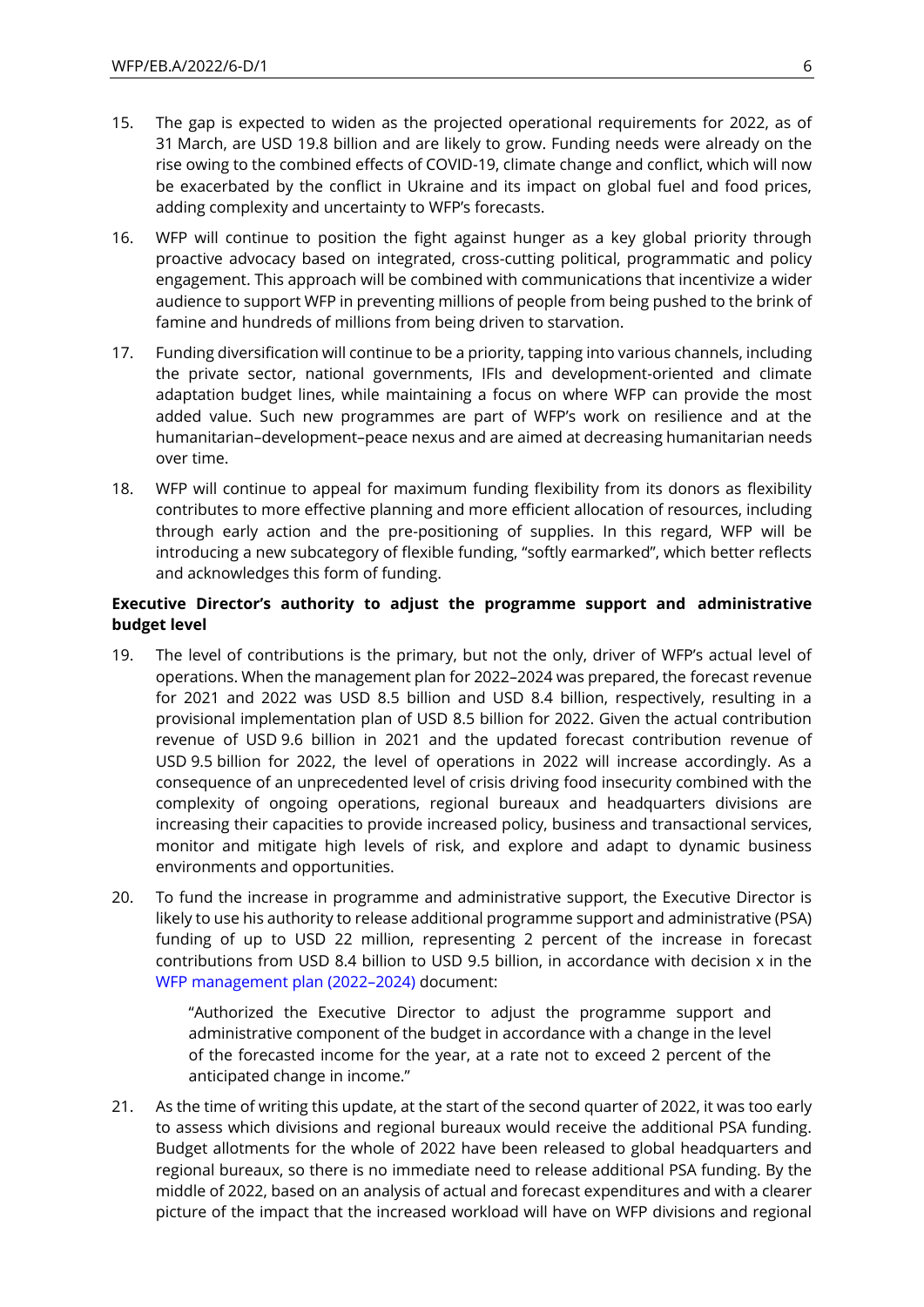bureaux, the global budget committee will make recommendations for allocating the additional PSA funding.

# **Expanded application of the 4 percent indirect support cost rate to specific cases**

- 22. The funding for the PSA budget is derived from amounts that are recovered from contributions made to cover ISC. The ISC rate is approved by the Board each year. In the management plan for 2022–2024 approved in November 2021, the Board approved the application of a standard 6.5 percent ISC rate with a lower rate of 4 percent for governments' contributions to programmes in their own countries and contributions made by developing countries or countries with economies in transition, in accordance with WFP's policy on full-cost recovery.
- 23. As requested by the Board, WFP continues to invest heavily in diversifying its funding base, including by adapting the services it offers to governments in order to contribute to national objectives in areas where it has a comparative advantage. This has resulted in an increase of 48 percent in the value of agreements signed with national governments, from USD 334.1 million in 2020 to USD 495.8 million in 2021. A significant portion of the growth (45 percent) is driven by the leveraging of government resources that originate from IFIs. In such cases, IFI funds are provided as loans or grants to national governments that have chosen WFP to implement programmes using those funds. As such agreements are signed directly with national governments, a 4 percent ISC rate is applied.
- 24. Such application of the 4 percent ISC rate is based on the principle of ownership of the funds by a national government. In cases where WFP is the direct recipient of IFI financing, with no government involvement, the standard ISC rate of 6.5 percent is applied. This applies, for example, when WFP receives financing from World Bank-administered funds such as the State and Peacebuilding Fund or the Global Partnership for Education.
- 25. In certain exceptional circumstances, IFIs may be unable to transfer funds directly to a government – for example, where there is no internationally recognized government or where the government is in arrears or otherwise ineligible to receive IFI funds directly. In some such cases, the boards of IFIs have authorized their institutions to transfer the funds directly to third parties, such as WFP, but the IFIs continue to consider the funds as country owned to be expended in line with agreed national expenditure priorities, and as being made on behalf of the government. When a temporary bar to a government being eligible to receive funds is removed, normal IFI processes and modalities of transfer automatically resume.
- 26. WFP seeks confirmation that in such temporary and exceptional circumstances, funds transferred directly to WFP from a dedicated IFI country envelope fall within the scope of the Board's provision relating to governments' contributions to programmes in their own countries, to which the 4 percent ISC rate applies. This aligns WFP with IFI and United Nations practice in classifying such funds as "country owned" and applying a preferential ISC rate for such arrangements.<sup>2</sup> It addresses an anomaly whereby the

 $2$  Expansion of the 4 percent rate for the exceptional circumstances described would be consistent with the approach of other United Nations agencies to WFP's host government funds. For example, the harmonized indirect cost recovery structure adopted by the United Nations Children's Fund, the United Nations Development Programme, the United Nations Entity for Gender Equality and the Empowerment of Women and the United Nations Population Fund has a standard rate of 5 percent for programme country funding, which is 3 percentage points less than the agencies' headline rate of 8 percent. In addition, the executives of those agencies, and the executives of most other United Nations agencies, funds and programmes, have delegated authority to issue waivers and apply a lower rate.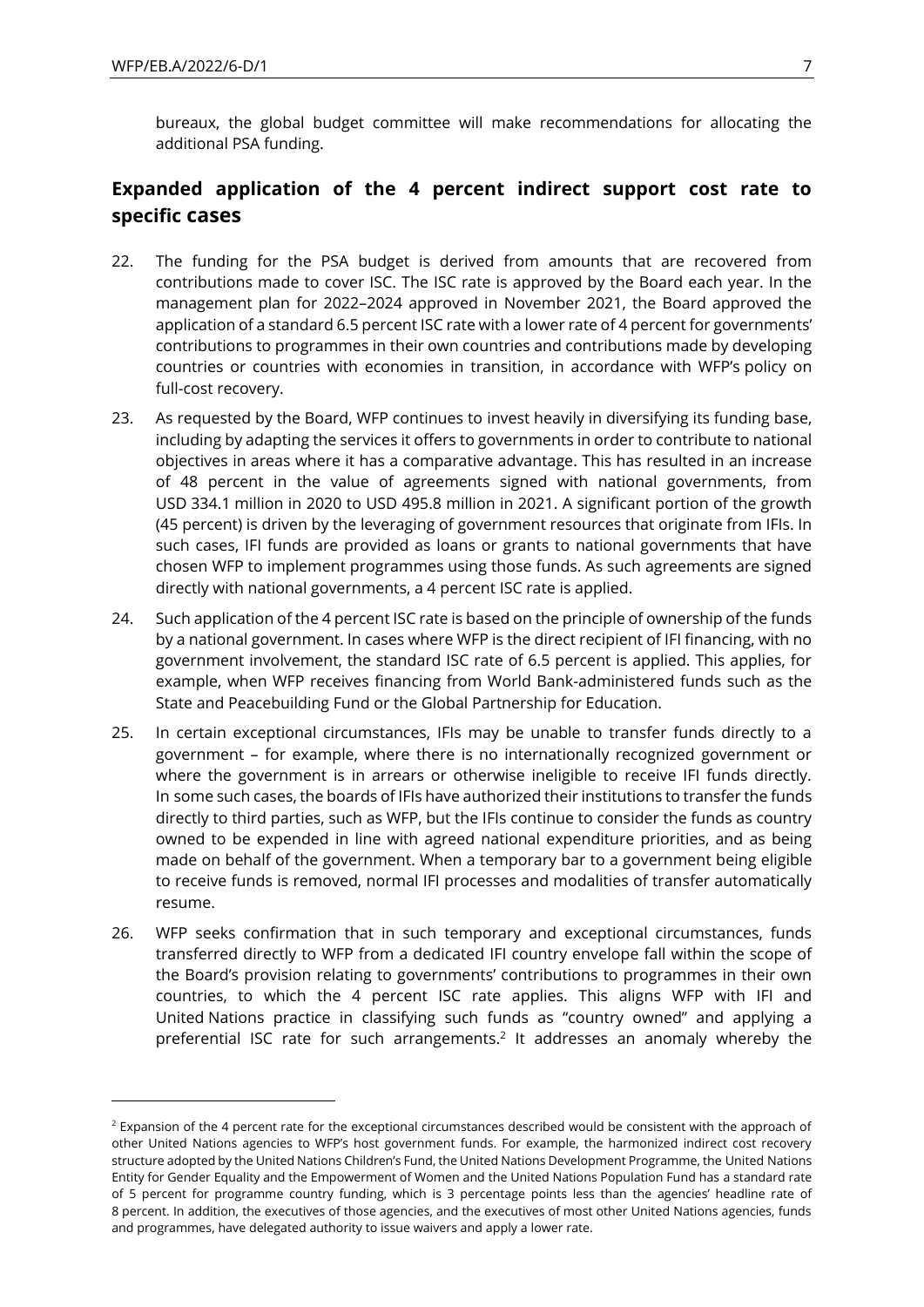countries facing the greatest challenges to governance are, by that very fact, excluded from provisions available to all other countries making use of IFI-sourced assistance.

- 27. The need for clarity on exceptional circumstances came to light in 2021 when WFP received contributions directly from IFIs for operations in Yemen and Afghanistan that would have met the criteria for exceptional circumstances. The difference in ISC revenue generated from those contributions would have been USD 6.07 million. Due to the critical situation and the significant funding gap in Afghanistan, a contribution of USD 135 million was confirmed with the Asian Development Bank in early April 2022, applying the 6.5 percent rate subject to the Board's final decision in June on the rate to be applied in such circumstances. The application of a 4 percent ISC rate in such circumstances is considered critical by both WFP and the Asian Development Bank's management, and it had a significant effect on the negotiations for contributions to operations in Afghanistan. With the application of the 4 percent rate, ISC revenue would decrease by USD 3.05 million, which would instead be channelled to the operation in Afghanistan.
- 28. WFP recommends that funds transferred directly to WFP from a dedicated IFI country envelope or allocation be confirmed as falling within the scope of the Board's provision relating to governments' contributions to programmes in their own countries, to which the 4 percent ISC rate applies. Therefore, the Secretariat proposes that the Board:
	- a) amend General Rule XIII.4 (e) as follows:

"The Board shall set the indirect support cost rate applicable to contributions from:

- (i) governments of developing countries and countries with economies in transition, as determined by the Board;
- (ii) governments for contributions to programmes in their own countries; and
- (iii) international financial institutions under such conditions as shall be determined by the Board."
- b) Also decides that contributions from international financial institutions that are certified by such institutions as being made directly to WFP due to the absence of an internationally recognized or eligible government in the location to which funding is allocated shall be received under General Rule XIII.4 (e)(iii), and that the rate for such contributions during the remainder of 2022 shall be 4 percent; and
- c) Further decides that a 4 percent indirect support cost rate shall apply retroactively to the funding provided by the Asian Development Bank through the "Sustaining Essential Services Delivery Project [Support for Afghan People]".

# **Programme support and administrative equalization account**

### **Updated projection of the programme support and administrative equalization account**

29. Established in 2002, the PSAEA records the differences between WFP's ISC revenue and PSA expenses for each financial period. The balance acts as a safety net to underwrite the risk of a shortfall in ISC income versus PSA expenditure. In 2015, the Board endorsed the use of the PSAEA for critical corporate initiatives<sup>3</sup> that enable WFP to invest in sustainable initiatives that require non-recurring investment and improve the delivery of services to beneficiaries. Subject to the approval of the Board, the PSAEA can also be used for thematic support funds and for strengthening WFP's reserves.

<sup>&</sup>lt;sup>3</sup> "[Progress on the Financial Framework Review, including Indirect Support Costs](https://executiveboard.wfp.org/document_download/WFP-0000024523)" (WFP/EB.A/2015/6-C/1). The criteria are that a proposal must be a one-off investment, not covered by the regular PSA budget, not related to a project, in need of predictable funding, unlikely to generate sufficient additional investment from donors, and focused on organizational change.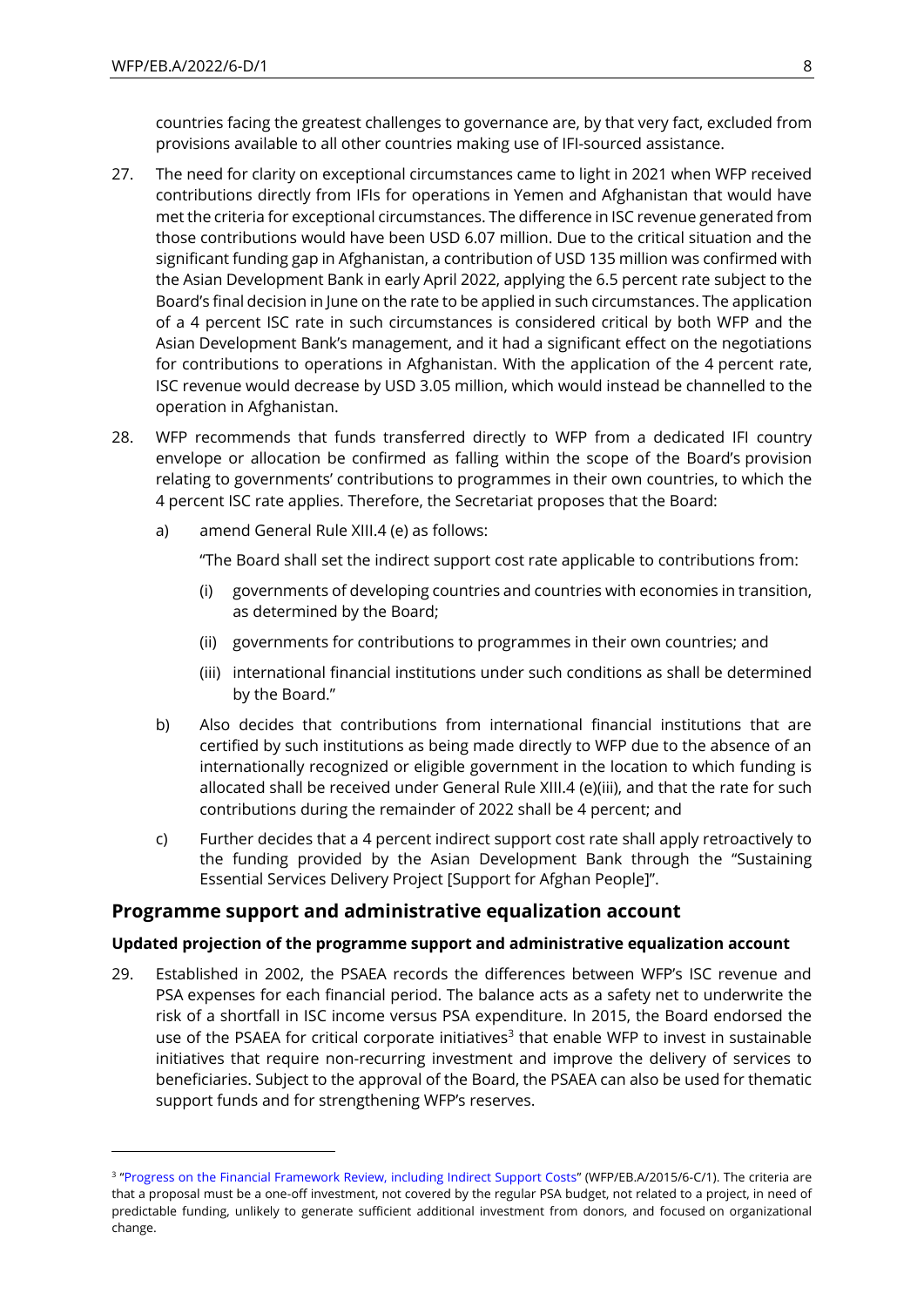30. The assumptions used in the projection of the PSAEA in the management plan for 2022–2024 have changed considerably owing to higher-than-expected actual contribution revenue in 2021 and an increase in forecast contribution revenue in 2022. Additional changes include the Board's approval of the transfer of USD 30 million from the PSAEA to the IRA, the expectation that the Executive Director will release up to USD 22 million for additional PSA costs, and a revised projection of five months of PSA expenditure.<sup>4</sup>

| TABLE 4: PROJECTIONS OF THE PROGRAMME SUPPORT AND<br>ADMINISTRATIVE EQUALIZATION ACCOUNT FOR 2022 (USD million) |                                          |                |  |  |  |  |  |
|-----------------------------------------------------------------------------------------------------------------|------------------------------------------|----------------|--|--|--|--|--|
|                                                                                                                 | Approved<br>in the<br>management<br>plan | <b>Revised</b> |  |  |  |  |  |
| PSAEA balance at 31 December 2021                                                                               | 266.9                                    | 326.6          |  |  |  |  |  |
| 2022 projected ISC revenue*                                                                                     | 501.0                                    | 560.0          |  |  |  |  |  |
| Approved 2022 PSA budget                                                                                        | (496.1)                                  | (496.1)        |  |  |  |  |  |
| Additional 2022 PSA utilization (2% of increase forecast contributions)                                         |                                          | (22.0)         |  |  |  |  |  |
| Approved PSA drawdowns                                                                                          | (42.4)                                   | (42.4)         |  |  |  |  |  |
| Approved IRA replenishment from PSAEA**                                                                         |                                          | (30.0)         |  |  |  |  |  |
| PSAEA projected balance at 31 December 2022                                                                     | 239.4                                    | 296.1          |  |  |  |  |  |
| Target PSAEA (5 months of forecast 2023 PSA expenditure)                                                        | (206.7)                                  | (233.6)        |  |  |  |  |  |
| Available PSAEA balance for utilization                                                                         | 22.7                                     | 62.5           |  |  |  |  |  |

\* Assumes expansion of the 4 percent ISC rate to exceptional circumstances.

\*\* Approved at the first regular session of the Board in 2022.

- 31. Given the revised projected surplus of USD 62.5 million, and considering the ceiling for the target balance and that the PSAEA balance at the end of a year is a normal source of funding for the following year's critical corporate initiatives, the Secretariat proposes that USD 23.4 million be used as follows:
	- ➢ USD 8 million as thematic funding for WFP's wellness programmes and, more specifically, for costs related to the joint United Nations COVID-19 response framework (medical evacuations, first line of defence and vaccinations); and
	- $\triangleright$  USD 15.4 million for a new critical corporate initiative that aligns planning and reporting tools and platforms with the strategic plan and corporate results framework for 2022–2025.
- 32. If these allocations are approved, the forecast PSAEA surplus would be USD 39.1 million, which would be available to cover the anticipated second year of ongoing critical corporate initiatives, other critical corporate initiatives that will be developed through the annual budget process, thematic funding or allocations to the reserves.

<sup>4</sup> The recalculation of five months of PSA expenditure is deliberately conservative, being based on a projected increase in PSA of 13 percent in 2023, to coincide with the increase in forecast contribution revenue in 2021 and 2022.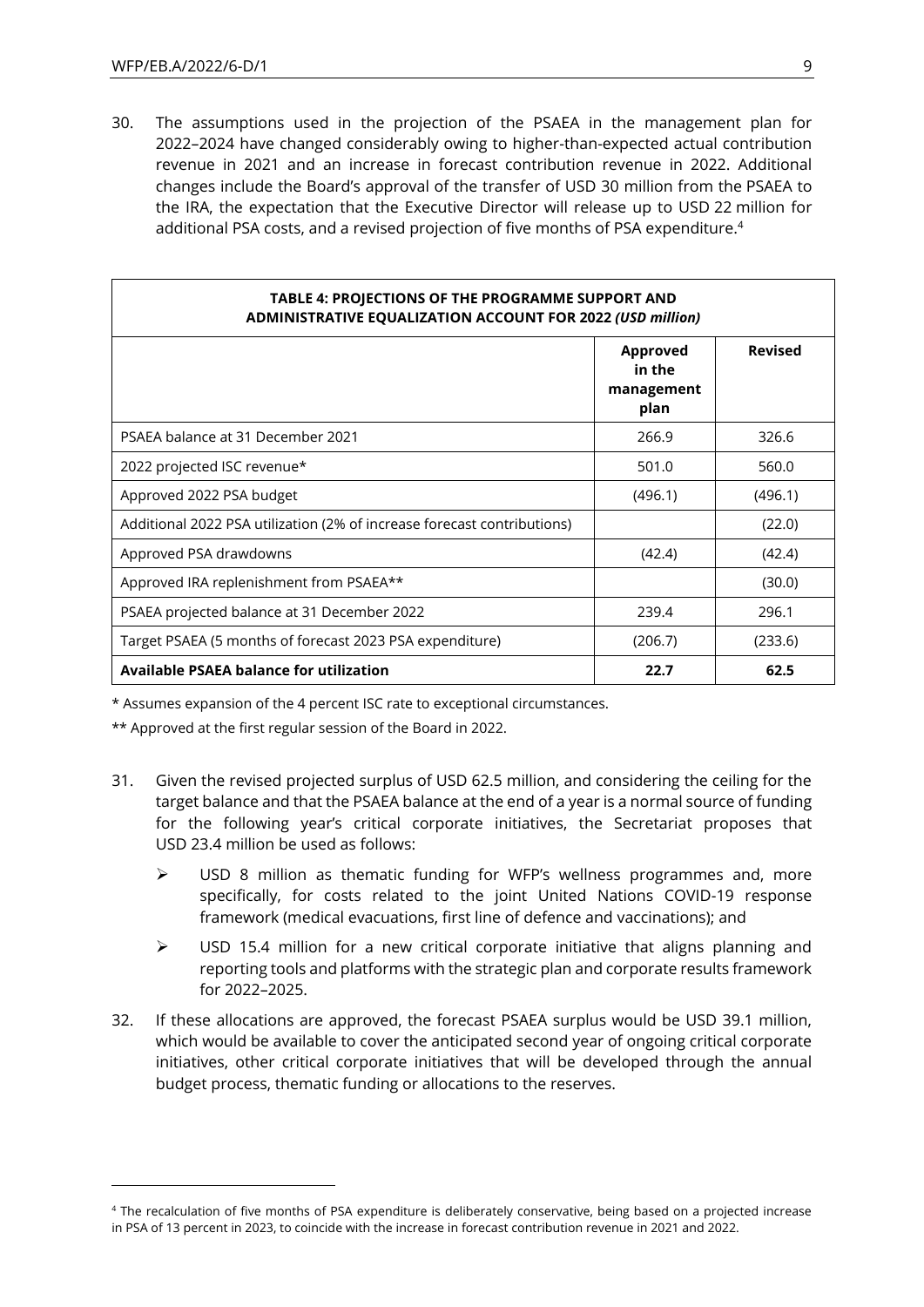# **Thematic funding – Special Account for Wellness Programmes, joint United Nations COVID-19 response**

- 33. In 2015, utilizing an initial allocation of USD 10 million from the PSAEA, WFP established a special account for wellness programmes to fund activities for improving staff wellness at duty stations when project funding was scarce. Two replenishments of USD 8 million each were approved in 2017 $^5$  and 2020 $^6$  to fund wellness programmes through 2024 in line with the wellness strategy for 2019–2024.
- 34. Since its inception the special account has been used for wellness programmes in country offices and deep field locations in support of staff who work in the most underserved and disadvantaged WFP duty stations. The programmes have resulted in the funding of primary care clinics and roving medical teams in Afghanistan, Bangladesh, the Democratic Republic of the Congo, Ethiopia, Malawi, Myanmar and the Sudan; upgrades of deep field staff accommodations; and the design and launch of the WFP occupational safety management system. The wellness fund also supported the design and launch of WFP's wellbeing digital solutions such as the humanitarian booking and wellbeing mobile applications, which have been essential tools during the COVID-19 pandemic.
- 35. In 2020, recognizing the challenges that the pandemic poses to the health and safety of United Nations personnel, their dependants and implementing partner staff, and the importance of providing essential field-level health services for United Nations teams in order to ensure business continuity during the global pandemic, the Secretary-General created a United Nations system-wide medical evacuation task force, which reports to a United Nations executive committee led by the Secretary-General. In alignment with United Nations occupational safety and health principles, the task force established a COVID-19 response plan that includes the joint COVID-19 medical evacuation framework, first line of defence and vaccination campaign of the United Nations.
- 36. The first line of defence comprises activities that focus on the safety and health of United Nations personnel and their families in the field, while COVID-19 medical evacuations are a last resort solution that provides life-saving support for severely ill COVID-19 patients who require a level of care not available at their locations. These initiatives ensure that United Nations personnel, partners and their dependants can "stay and deliver" in the field. The vaccination programme allocates and distributes supplies for the vaccination of United Nations personnel and their dependants, and issues communications on key vaccination issues.
- 37. The numerous achievements to date have the potential to shape joint wellness activities after the COVID-19 pandemic subsides. Under phase 1 of the United Nations system-wide vaccination programme, 300,000 doses of COVISHIELD-AstraZeneca vaccine were deployed to and administered in 66 countries. A regional medical hub was established at a Nairobi hospital, a field hospital was established in Accra, and a study is under way to identify opportunities for further leveraging of the existing mechanism for non-COVID-19 medical evacuations in COVID-19-affected environments. The total expenses (unaudited) incurred by United Nations joint efforts from 22 May 2020 to 31 December 2021 amounted to USD 115.6 million, of which WFP's share was 12.36 percent or USD 10.7 million.
- 38. In December 2021, the United Nations executive committee endorsed the recommendation that financing arrangements for the United Nations joint COVID-19 response be continued until the end of 2022. Due to the lateness of that decision, a budget for the programme was not included in the management plan for 2022–2024. In the worst-case scenario,

<sup>5</sup> "[WFP Management Plan \(2018](https://executiveboard.wfp.org/document_download/WFP-0000050529)–2020)" (WFP/EB.2/2017/5-A/1/Rev.1).

<sup>6</sup> "[Replenishment of the special account for wellness programmes"](https://docs.wfp.org/api/documents/WFP-0000115535/download/) (WFP/EB.A/2020/6-B/1).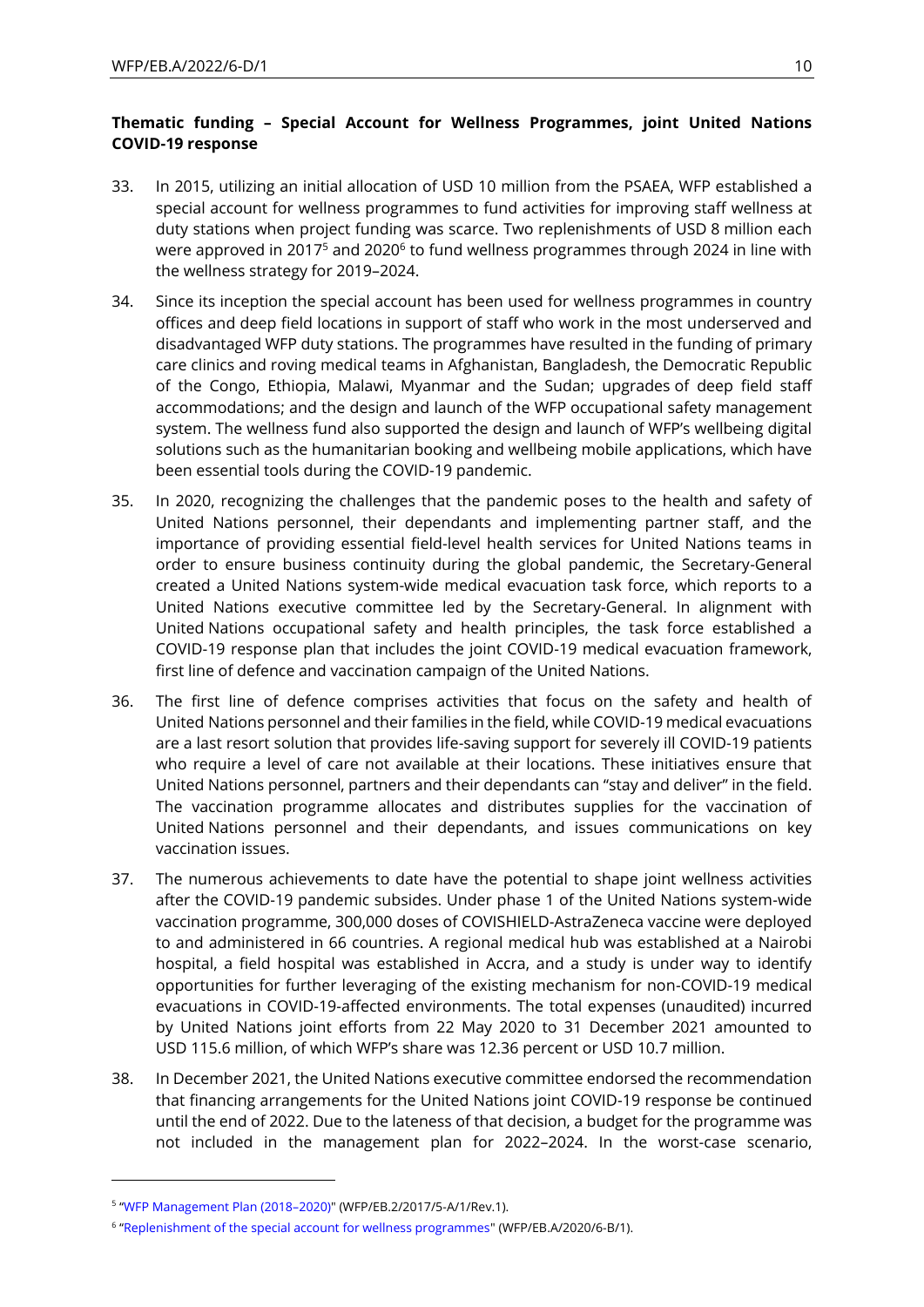WFP's share of the costs in 2022 will be USD 9.5 million. As WFP's commitment to continuing to participate in and fund the programme was a factor in it being extended, and requests for the initial instalment for 2022 were received in 2021, USD 1.5 million has been funded from 2021 PSA savings, leaving a funding gap of USD 8 million.

- 39. To enable WFP to continue making its full contribution to the interagency cost-sharing arrangement, the Secretariat seeks the Board's approval for a transfer of USD 8 million from the PSAEA to the special account for wellness programmes to fund the shortfall of USD 8 million in the 2022 budget for the following activities:
	- i) medical evacuation framework, USD 6.8 million;
	- ii) first line of defence and vaccination campaign, USD 1.1 million; and
	- iii) miscellaneous travel costs related to medical evacuations, USD 100,000.

### **Critical corporate initiative – implementation of the new strategic plan and corporate results framework**

- 40. Implementation of the new strategic plan and corporate results framework for 2022–2025 will require changes in systems and platforms and new guidance and approaches to accommodate the introduction of five new outcomes and related outputs, management results, revised outcome and output indicators and activity categories and to align more closely with the United Nations system.
- 41. Given the shift from a five- to a four-year duration of the strategic plan, WFP is seeking a rapid realignment to facilitate implementation of the new strategic plan and corporate results framework through all of its CSPs by 1 January 2023, with the exception of the 17 CSPs for which new versions will be presented for approval at the Board's 2022 second regular session and the 13 CSPs with new versions due for presentation at the Board's first regular and annual sessions in 2023. This will require a concentrated and fast effort to realign and enhance all relevant tools and systems for country offices as soon as possible, and to find effective and efficient mechanisms that will facilitate the realignment of more than 50 CSPs with the new strategic plan and corporate results framework by the end of the year, with minimal burden to country offices and in ways that allow country-level and aggregated corporate reporting within the new framework.
- 42. The USD 15.4 million multi-year budget proposal for this initiative includes changes to, and automation of, existing tools and systems that are necessary for CSP approval, operation and reporting under the new strategic plan and corporate results framework; and key business deliverables that enhance implementation of the strategic plan and corporate results framework, particularly in the areas of cross-cutting priorities, capacity strengthening and service delivery, where new guidance, business processes, tools or systems are required. These deliverables will be based on the initial formulation of business requirements in the first two quarters of 2022 and will be finalized and implemented to the extent possible by the end of the year, with continuation of roll-out, change management and further development in 2023.
- 43. This critical corporate initiative includes technology costs for 2022 only, with additional funding for technology in 2023 to be fully articulated based on project milestones and deliverables. Further funding for technology needs will be considered in the management plan for 2023–2025 and will cover the completion of certain critical corporate initiative deliverables such as the optimization of field budget processes, and key digital transformation items that provide the road map for end-to-end planning to reporting processes and enable more effective CSP design, operation and reporting.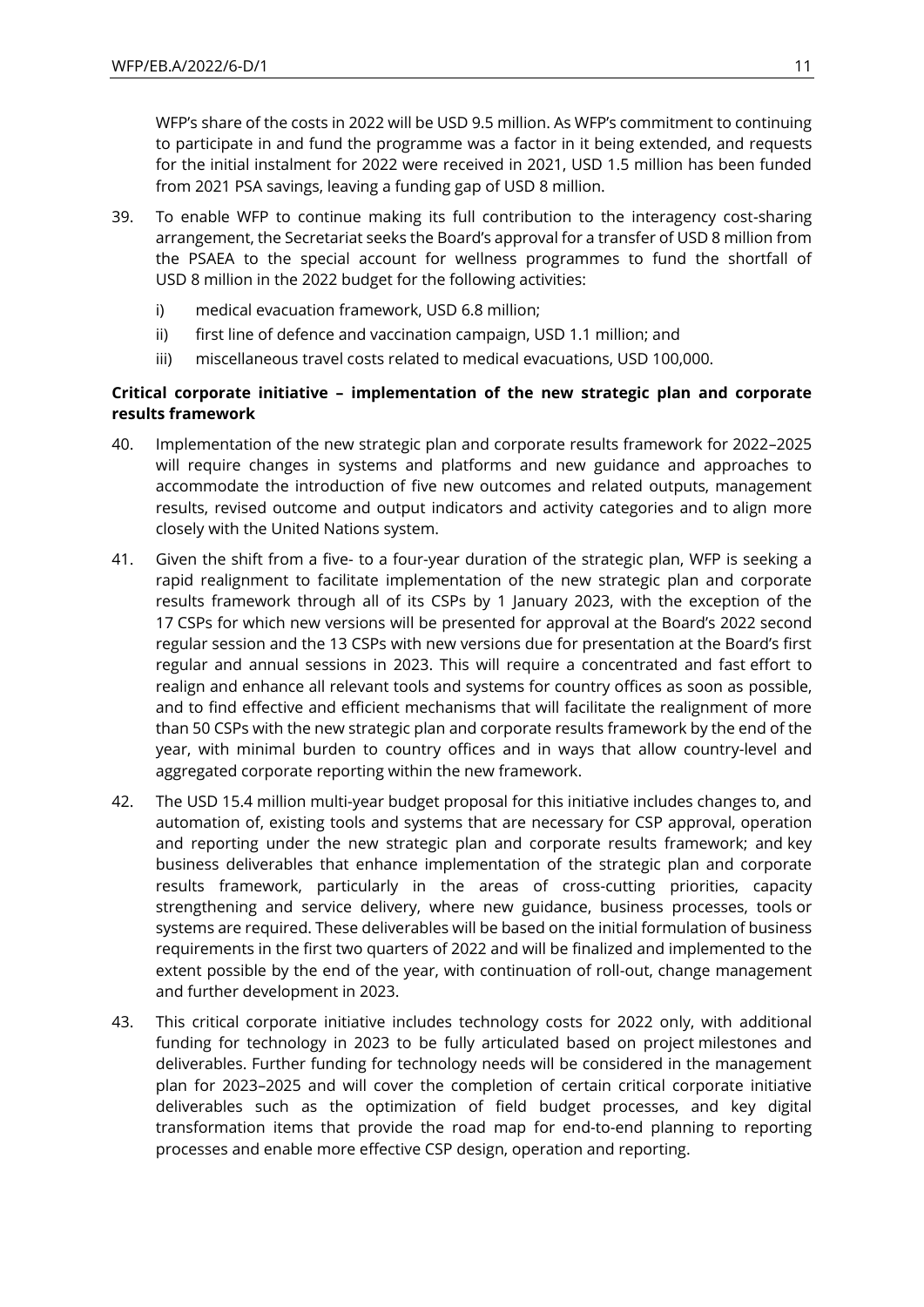| <b>TABLE 5: BUDGET BY OBJECT OF EXPENDITURE</b><br>(USD million) |               |  |  |  |
|------------------------------------------------------------------|---------------|--|--|--|
| Cost breakdown                                                   | <b>Budget</b> |  |  |  |
| Staff costs                                                      | 6.1           |  |  |  |
| Non-staff costs<br>9.3                                           |               |  |  |  |
| <b>Total costs</b><br>15.4                                       |               |  |  |  |

| <b>TABLE 6: BUDGET BY DELIVERABLE</b><br>(USD million)                                                                                                                                                                                |               |  |  |  |  |
|---------------------------------------------------------------------------------------------------------------------------------------------------------------------------------------------------------------------------------------|---------------|--|--|--|--|
| <b>Deliverable</b>                                                                                                                                                                                                                    | <b>Budget</b> |  |  |  |  |
| 1. Realignment of financial, donor and corporate reporting, beneficiary counting<br>systems, and platforms (including analysis of interoperability with the United Nations<br>sustainable development cooperation framework - UNSDCF) | 5.3           |  |  |  |  |
| 2. Full alignment of the planning, budgeting and reporting of all country offices with<br>the new strategic plan and corporate results framework                                                                                      | 3.1           |  |  |  |  |
| 3. Optimization of field budget processes to enhance resources-to-results                                                                                                                                                             | 5.1           |  |  |  |  |
| 4. Realignment and change management                                                                                                                                                                                                  | 1.9           |  |  |  |  |
| <b>Total</b>                                                                                                                                                                                                                          | 15.4          |  |  |  |  |

Further details are provided in annex I.

### **Unearmarked General Fund**

#### **Updated projection**

- 44. The main income source for the unearmarked portion of the General Fund is interest income; the fund accrues net investment income and exchange rate gains that are not designated to a specific programme category or project and are therefore unearmarked.
- 45. With no one-time drawdown from the unearmarked portion of the General Fund since 2014, the *closing balance* of the unearmarked portion of the General Fund as of 31 December 2021 stood at *USD 313.3 million* and the closing balance at the end of 2022 is projected to be *USD 336 million* as per details in table 7.

| <b>TABLE 7: UNEARMARKED PORTION OF THE GENERAL FUND</b><br>(USD million) |       |       |  |  |  |  |
|--------------------------------------------------------------------------|-------|-------|--|--|--|--|
| 2022 forecast<br>2021 actual                                             |       |       |  |  |  |  |
| Opening balance                                                          | 280.9 | 313.3 |  |  |  |  |
| Net revenue                                                              | 32.4  | 22.7  |  |  |  |  |
| Closing balance<br>313.3<br>336.0                                        |       |       |  |  |  |  |

46. From 2006 to 2014, the Board has approved various allocations from the General Fund for security costs (related to the United Nations Department of Safety and Security, the WFP security emergency fund and field security upgrades), the private sector partnerships and fundraising strategy, and the WFP information network and global system, WINGS II.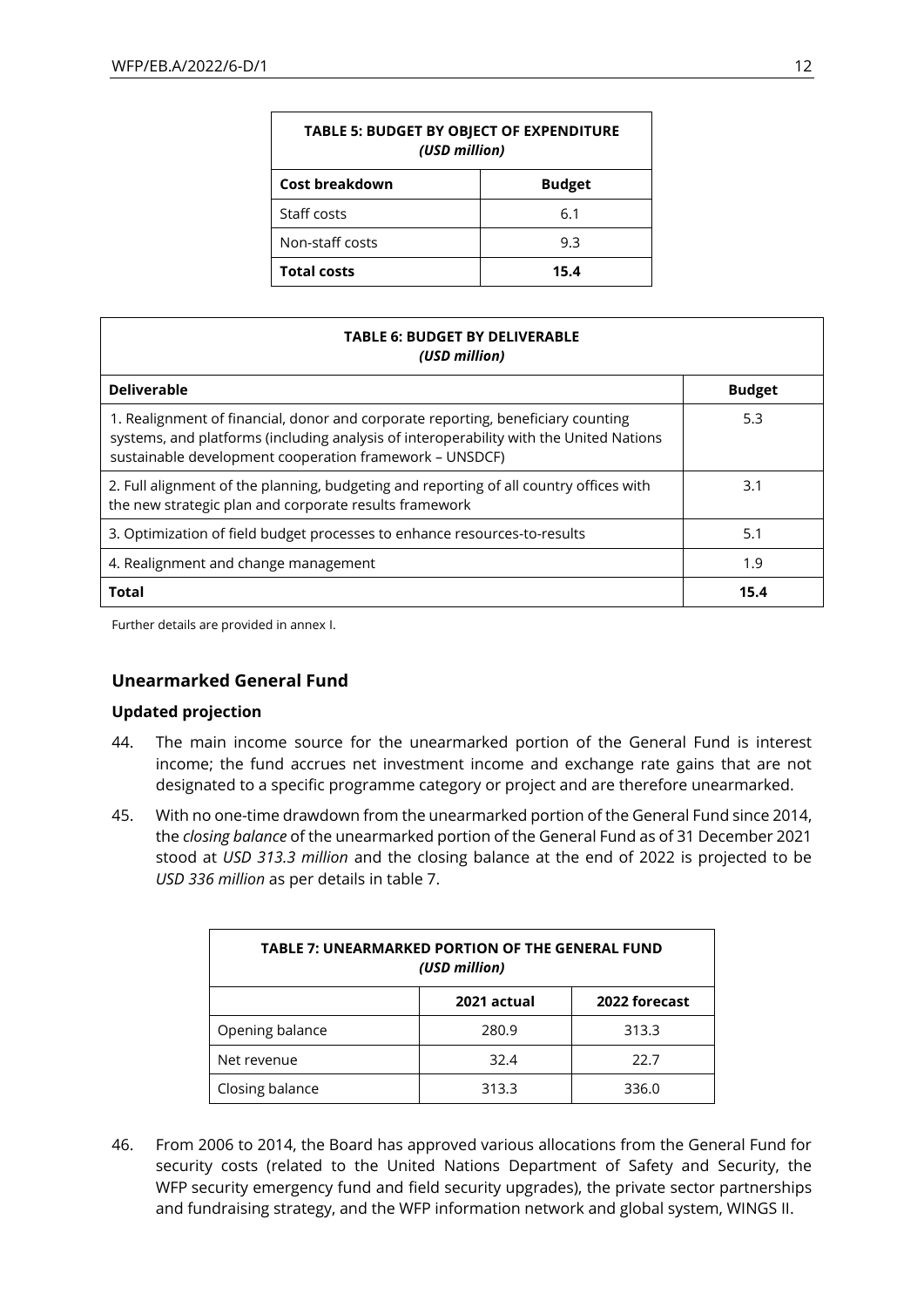- 47. In the management plan for 2022–2024, the only request related to the unearmarked portion of the General Fund was for an increase in the annual allocation to the Treasury Branch from USD 1.55 million to USD 2.35 million in order to increase the capacity to ensure optimal management of WFP's financial resources and enhance the monitoring of financial risks. While no other requests were made, the management plan document indicated that specific proposals on funding WFP's capacities, resourcing and financing mechanisms in support of strategic priorities may be submitted separately in 2022.
- 48. Given the projected balance in the fund at the end of 2022, the approval of the strategic plan for 2022–2025, the state of WFP's emergency response reserves and the growing need to support diversified funding opportunities, WFP proposes to utilize USD 185 million of the unearmarked portion of the General Fund as follows:
	- $\triangleright$  USD 100 million for the IRA;
	- $\triangleright$  USD 55 million to establish a changing lives transformation fund: and
	- $\triangleright$  USD 30 million to replenish the Emerging Donor Matching Fund (EDMF).
- 49. If these transfers are approved, the projected balance in the unearmarked portion of the General Fund would be USD 151 million. Given the uncertainty in the global economy and the unpredictability of future investment income, the Secretariat is of the view that USD 151 million is a prudent balance to retain for unexpected financial outlays.

#### **Transfer to the Immediate Response Account**

- 50. The IRA, established in 1991, enables WFP to provide immediate assistance in life-threatening situations in the absence of forecast contributions. Advances are drawn directly from the IRA reserve, which is replenished through donor contributions, repayments and transfers from reserves or other internal accounts.
- 51. A record high amount of IRA totalling USD 220 million was allocated in 2021. The top five countries receiving an IRA allocation were Afghanistan (USD 48.8 million), Nigeria (USD 34.3 million), Yemen (USD 28.2 million), Mozambique (USD 27.3 million) and Ethiopia (USD 22.1 million).
- 52. The 2022 IRA started at a critically low balance of USD 43.7 million. This was partially addressed by a USD 30 million transfer from the PSAEA and a USD 25 million allocation of fully flexible multilateral contributions during the first quarter of 2022. At the same time, a total of USD 78.1 million has already been allocated to operations, which is 66 percent more than the amount allocated in the first quarter of 2021.
- 53. The IRA fund availability as of 31 March is USD 65 million as illustrated in table 8. The record demand for IRA allocations is expected to continue throughout 2022. The low balance in IRA increases the risk of failing to respond to country offices' requests for support in case of a sudden emergency.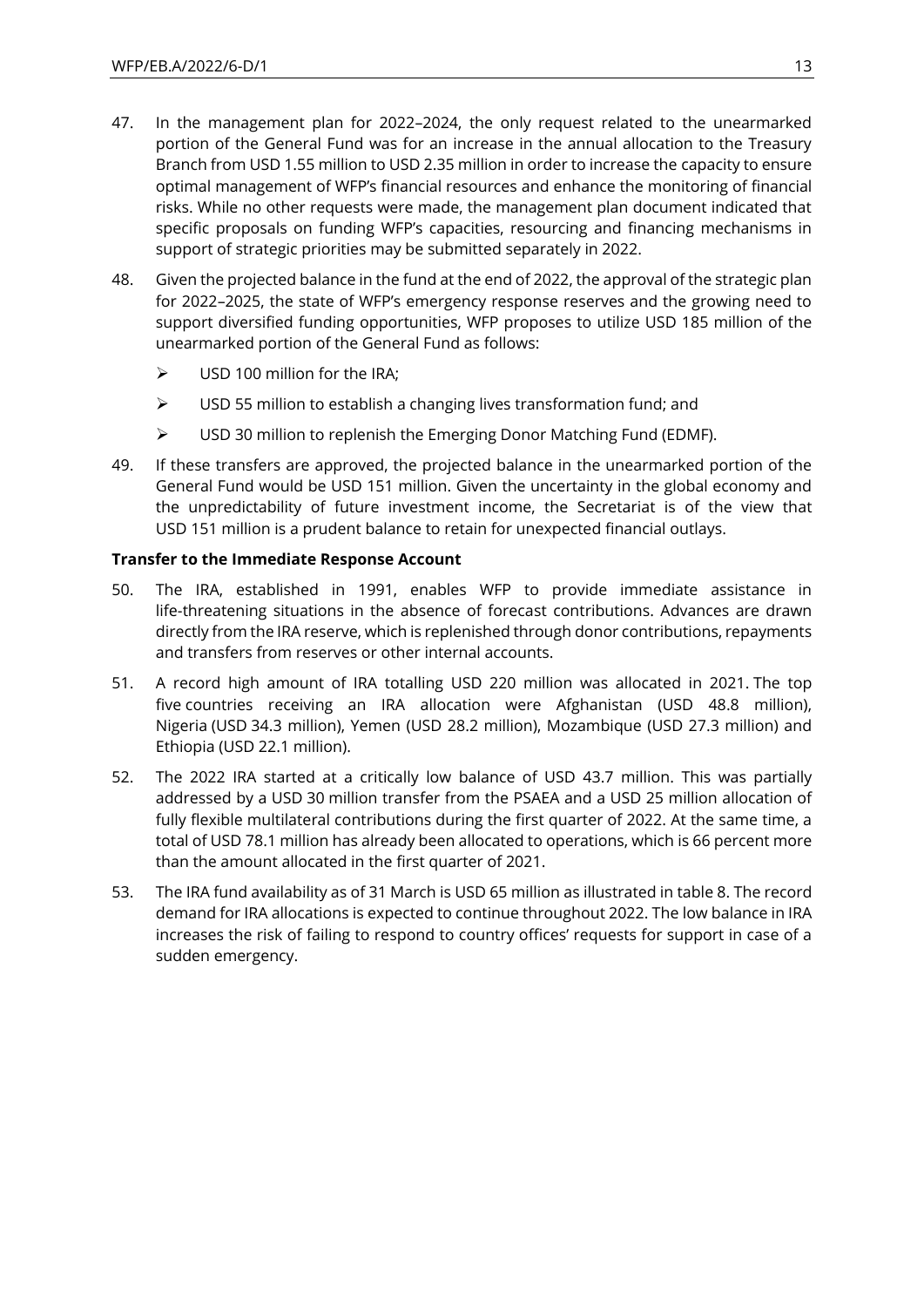| TABLE 8: IMMEDIATE RESPONSE ACCOUNT MOVEMENTS, YEAR 2022<br>as of 31 March 2022 |       |        |  |  |  |  |
|---------------------------------------------------------------------------------|-------|--------|--|--|--|--|
| <b>Opening balance 1 January 2022</b>                                           | 43.71 |        |  |  |  |  |
| <b>Directed contributions</b>                                                   |       | 7.51   |  |  |  |  |
| <b>Other revenue</b>                                                            |       | 58.09  |  |  |  |  |
| Multilateral contributions                                                      | 25.00 |        |  |  |  |  |
| PSAEA                                                                           | 30.00 |        |  |  |  |  |
| Others $*$                                                                      | 3.09  |        |  |  |  |  |
| <b>Revolved funds</b>                                                           |       | 33.89  |  |  |  |  |
| <b>Total revenue</b>                                                            |       | 143.20 |  |  |  |  |
| <b>Allocations</b>                                                              |       | 78.14  |  |  |  |  |
| Closing balance as of 31 March 2022                                             |       | 65.06  |  |  |  |  |

\* Including individual giving and adjustments.

54. Considering the critical level of IRA availability, the Secretariat proposes to transfer USD 100 million from the unearmarked General Fund to the IRA. The USD 100 million covers the minimum desired IRA balance of USD 85 million, which is the average cost of three months of requirements for 2 million people, plus USD 15 million. The transfer would improve the financial health of the IRA, but would not remove the necessity for increased direct and recurring contributions to the IRA for long-term sustainability.

#### **Establishment of a changing lives transformation fund**

- 55. As the largest humanitarian actor, in 2021, WFP provided critical assistance to almost 128.2 million people in 80 countries, many of which are in a state of protracted crisis. Based on WFP's dual mandate as set out in the approved WFP strategic plan for 2022–2025, the organization's commitment goes beyond humanitarian action to save lives by also seeking to change lives. Despite the magnitude and complexity of today's shocks and stressors, which require multisectoral programmes that meet urgent needs while seizing the opportunities to build resilience and address the root causes of vulnerability, WFP also seeks to complement national government strategies and partner activities to help countries achieve the Sustainable Development Goals (SDGs).
- 56. In a year when WFP faces extraordinary needs and compounded crises, its multi-dimensional mandate and its adherence to the [recommendation on the](https://legalinstruments.oecd.org/public/doc/643/643.en.pdf)  humanitarian–development–[peace nexus of the Development Assistance Committee of the](https://legalinstruments.oecd.org/public/doc/643/643.en.pdf)  [Organisation for Economic Co-operation and Development \(OECD-DAC\)](https://legalinstruments.oecd.org/public/doc/643/643.en.pdf) compels WFP to ensure that the food crises of the future are also prevented. Saving lives, including through crisis response, is core to WFP's service to the world. Changing lives covers the spectrum of activities and services that WFP can provide to reduce needs and achieve zero hunger.<sup>7</sup> By fulfilling its multi-dimensional mandate, and with the right level of investment, WFP can

<sup>7</sup> WFP contributes to *changing lives* through the design and implementation of tailored, contextualized programmes. Where appropriate and requested, such programmes can include resilience building, the addressing of root causes, and the provision of support for governments in achieving their development objectives, including in areas related to climate, social protection and school-based programmes, while concurrently contributing to the achievement of SDG 2. Taking a systems approach, and building on its role in United Nations sustainable development cooperation frameworks and on its CSPs, WFP contributes to sustainable solutions at scale, while maintaining its crisis response focus and capacity.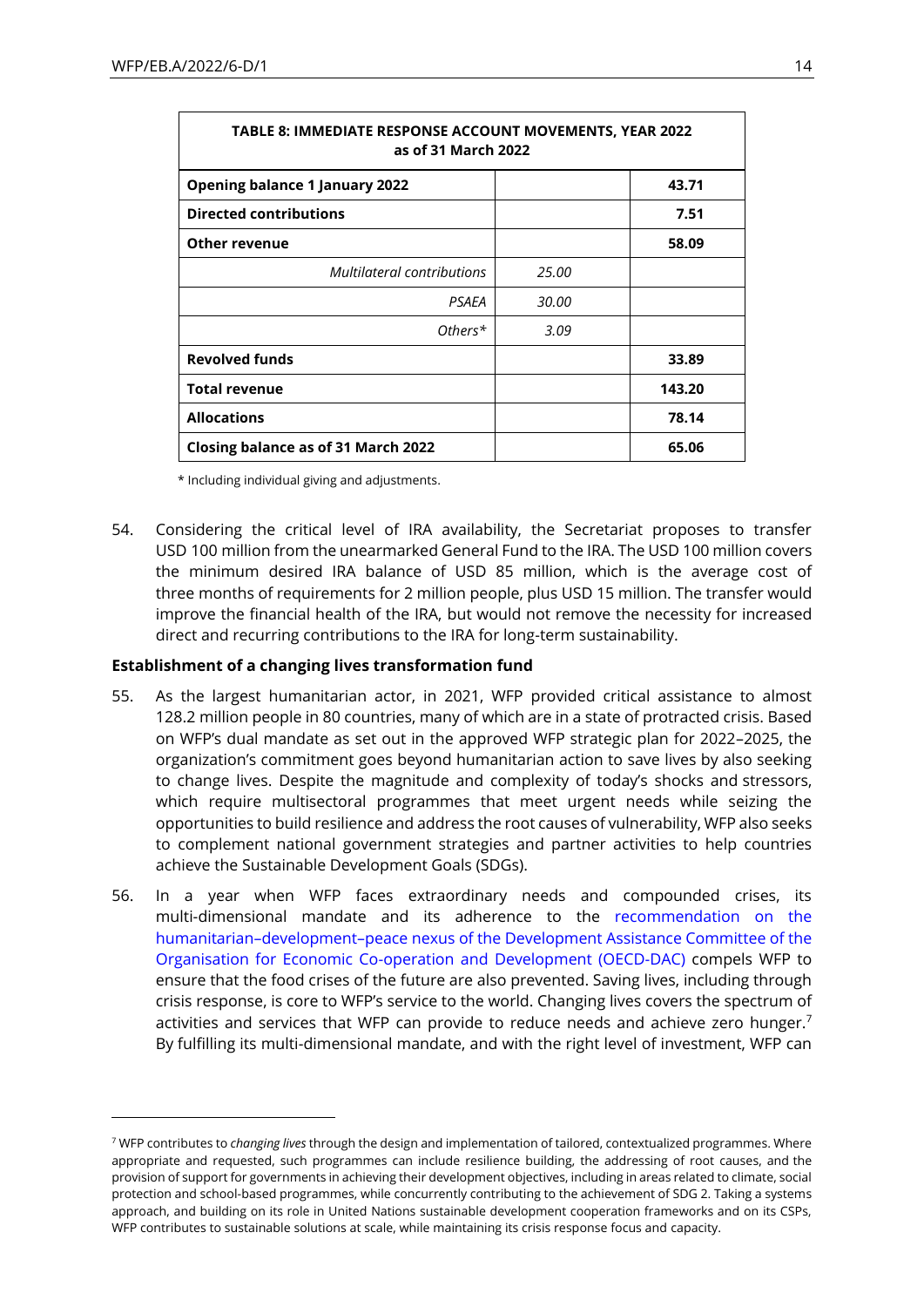contribute to the transformation of a country's situation by helping to reduce and prevent future food insecurity.

- 57. The Secretariat proposes the establishment of a changing lives transformation fund, with the allocation of USD 55 million from the General Fund to enable WFP country offices to reorient their engagement and reposition and catalyse their programming and new financing towards the changing lives agenda. In line with the WFP strategic plan for 2022–2025, the changing lives transformation fund will be subject to rigorous planning and prioritization, with progress reviews that will support country offices in leveraging WFP's identified strengths, aligning with national priorities and contributing to transformational change.
- 58. The objective of the fund is the achievement of government ambitions for national transformation, including towards the achievement of SDGs 2 and 17. Current donor funding for root causes and resilience activities has not been sufficient for country offices to design, pilot, innovate and sustain interventions that have a transformative impact.
- 59. Key structural characteristics of the changing lives transformation fund include the following:
	- $\triangleright$  Allocations will be made to catalyse programming and financing at scale, based on a highly analytical allocation mechanism that takes into account the readiness of the country concerned, WFP's strengths and the country office's ability to implement activities successfully.
	- $\triangleright$  Significant resources (USD 2.0 million to USD 7.0 million) will be allocated to selected countries over periods of three to five years, with a formal proposal process allowing country offices to make submissions for funding.
	- $\triangleright$  A robust approval mechanism under the multilateral budget committee will ensure strong evidence-based decision making, the allocation of appropriate funding volumes, and the avoidance of any "sprinkling" of funding, building on the lessons learned that "sprinkling" across many proposals has short-term impacts on the immediate funding gaps in existing programmes but does not allow for transformative approaches.
	- $\triangleright$  Rather than filling the funding gaps in current WFP programmes, funds will be used for actions seen as transformational, innovative, scalable and replicable.
	- $\triangleright$  A senior director will be accountable as portfolio manager and will support country offices in their applications for funding, provide advice and inputs to the multilateral budget committee on investment selection, monitor the progress of projects, and actively seek new funding.

### **Replenishment of the Emerging Donor Matching Fund**

- 60. The EDMF was established as a corporate funding facility to assist eligible national governments<sup>8</sup> in covering the associated costs of their contributions to WFP.
- 61. Established in 2003, the initial funding of USD 47.5 million for the EDMF was depleted by 2016, and the fund was replenished in 2018 with USD 30 million from the PSAEA; annual allocations are not to exceed USD 10 million in total and USD 1 million per recipient country. When all allocations and interest accruals are taken into account, the EDMF balance at the end of 2021 was USD 12.3 million, available for allocation in 2022.

<sup>&</sup>lt;sup>8</sup> Applicable to least developed and other low-income and lower-middle-income countries, as defined by OECD.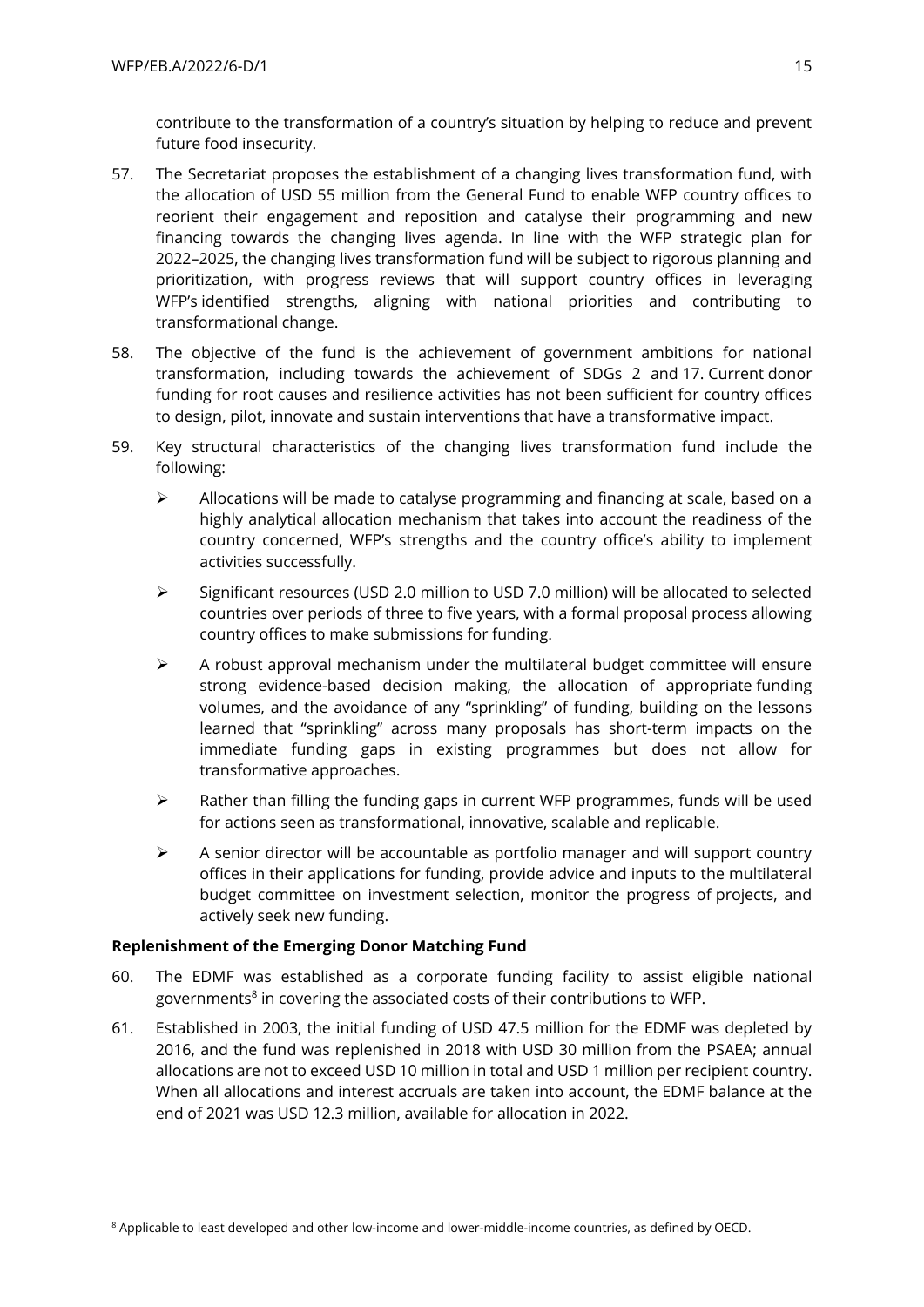- 62. To date, the EDMF has increased the volume of resources available to support WFP operations by providing enabling resources for bilateral contributions that would otherwise not have been available. The EDMF continues to fulfil its intended purposes by facilitating technical assistance arrangements and multi-year engagement with national governments, South–South and triangular cooperation agreements, and rapid national crisis response plans, including those in relation to COVID-19.
- 63. As a key enabler of resourcing from least developed countries, low-income countries and lower-middle-income countries and territories, continued resourcing from the EDMF remains key to the achievement of the [WFP strategic plan for 2022](https://executiveboard.wfp.org/document_download/WFP-0000132205)–2025 and the realization of strategic partnerships.
- 64. The Secretariat proposes a replenishment of USD 30 million for the continuing functioning of the fund until December 2025. This would allow WFP to use the fund in a sustained and effective manner, including for the advancement of priorities in line with the evolving nature of partnerships with national governments, and to implement structural changes to the scale and scope of the fund moving forward.
- 65. WFP will align the EDMF framework with the priorities outlined in the strategic plan for 2022–2025, which include the expansion of the financial resource base with non-traditional donor governments. The fund will have a sharper focus on promoting national ownership and leadership, including through multi-year commitments, while supporting governments in the implementation of the SDGs.
- 66. To allow larger contributions from eligible national governments, WFP proposes raising the annual allocation ceiling to USD 1.5 million per recipient country while maintaining the maximum total annual allocation at USD 10 million.

# **Bottom up strategic budgeting exercise**

67. In November 2021, WFP provided a final report on the bottom up strategic budgeting exercise (BUSBE) covering activities up to the point of dissolution of the BUSBE project team. As stated in that report, the BUSBE objectives were ambitious and the project should have had a longer duration to allow the completion of all the foundational work and a full implementation cycle to support transition, monitoring and adjustment. The report described the status of the four BUSBE workstreams and identified several actions still to be completed. WFP agreed to provide progress updates on the ongoing actions throughout 2022.

| TABLE 9: STATUS OF THE FOUR WORKSTREAMS OF THE BOTTOM UP STRATEGIC BUDGETING EXERCISE                                                                                               |                 |                       |  |  |  |  |  |
|-------------------------------------------------------------------------------------------------------------------------------------------------------------------------------------|-----------------|-----------------------|--|--|--|--|--|
| Workstream                                                                                                                                                                          | November status | <b>Current status</b> |  |  |  |  |  |
| Budget governance: Assess current budget governance structures<br>across funding sources                                                                                            | transitioning   | completed             |  |  |  |  |  |
| Cost-recovery analysis: Catalogue cost-recovery models across WFP<br>and make recommendations that support a corporate position                                                     | ongoing         | ongoing               |  |  |  |  |  |
| Country office budget analysis: Analyse country office budgets to<br>define the optimum standard country office structure to be funded<br>from the PSA budget                       | completed       | completed             |  |  |  |  |  |
| Technical budgeting: Analyse, review and recommend changes to the<br>headquarters budgeting process to ensure transparency and allow<br>for effective allocation and prioritization | ongoing         | ongoing               |  |  |  |  |  |

68. The updated status of the four workstreams is shown in table 9.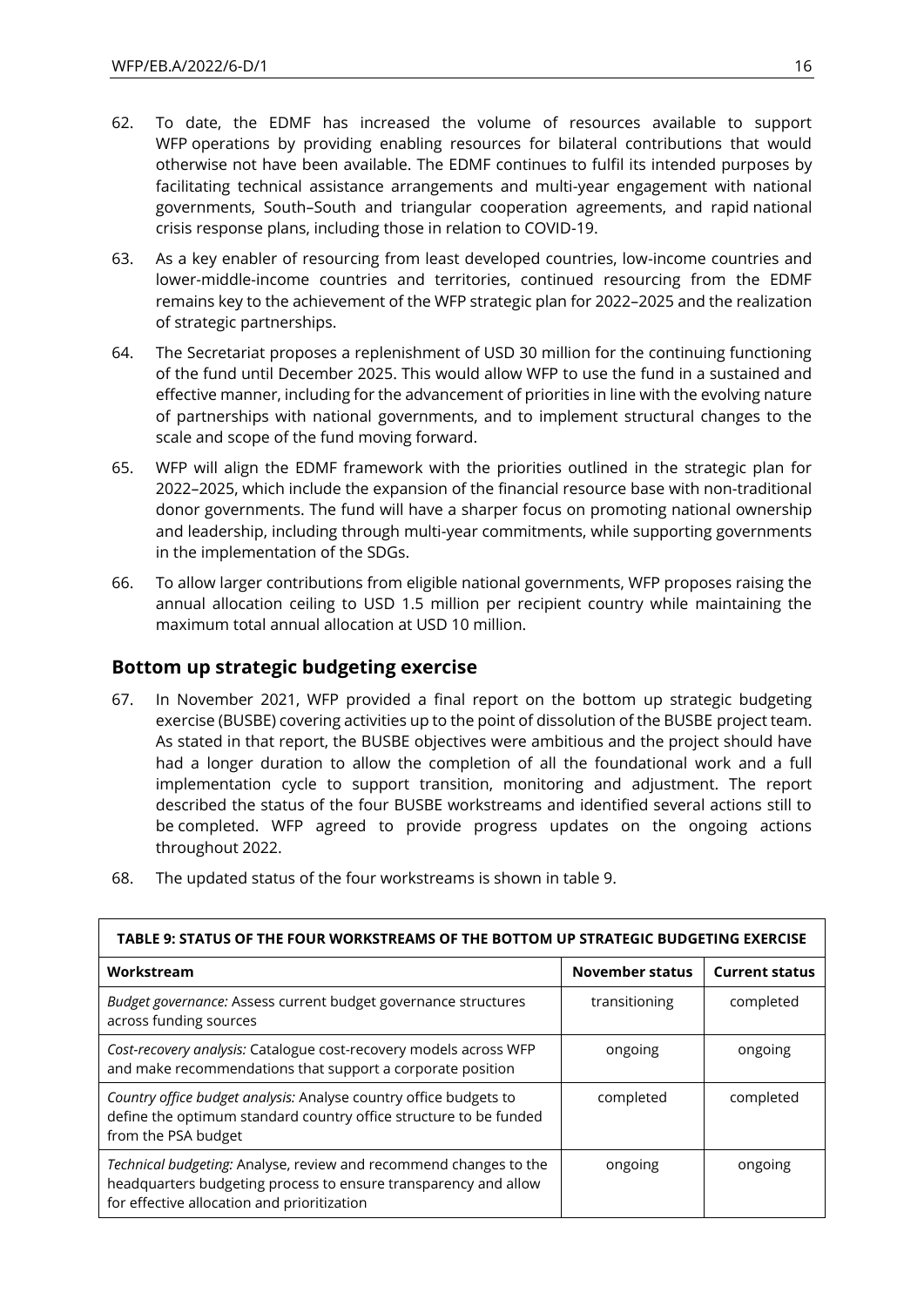69. The updated status and timeline of open activities are shown in table 10.

| TABLE 10: STATUS AND TIMELINE OF OPEN ACTIVITIES UNDER THE<br><b>BOTTOM UP STRATEGIC BUDGETING EXERCISE</b>                                                       |                                                                                                                             |  |  |  |  |
|-------------------------------------------------------------------------------------------------------------------------------------------------------------------|-----------------------------------------------------------------------------------------------------------------------------|--|--|--|--|
| <b>Activity</b>                                                                                                                                                   | <b>Status and timeline</b>                                                                                                  |  |  |  |  |
| <b>Budget governance</b>                                                                                                                                          |                                                                                                                             |  |  |  |  |
| Transition decision making from the Strategic Resource Allocation Committee to a<br>new budget governance structure which includes two budget committees          | Completed                                                                                                                   |  |  |  |  |
| <b>Cost recovery</b>                                                                                                                                              |                                                                                                                             |  |  |  |  |
| Identify activities and their related costs with potential for direct cost attribution                                                                            | Completed for 2022                                                                                                          |  |  |  |  |
| Prepare an impact analysis with regard to the impact of such costs and their<br>reattribution on country programmes, extrabudgetary activities and the PSA budget | activities; proceeding<br>with the identification<br>and analysis of<br>activities for 2023<br>cost-recovery in<br>progress |  |  |  |  |
| Formalize principles and mechanisms for, and issue a policy and guidance on, the<br>use of cost recovery                                                          | In progress                                                                                                                 |  |  |  |  |
| <b>Country office budget analysis</b>                                                                                                                             |                                                                                                                             |  |  |  |  |
| Conduct a country presence review exercise                                                                                                                        | In progress                                                                                                                 |  |  |  |  |
| <b>Technical budgeting</b>                                                                                                                                        |                                                                                                                             |  |  |  |  |
| Elaborate detailed corporate priorities to guide resource allocation decision making                                                                              | Completed*                                                                                                                  |  |  |  |  |
| Harmonize the naming of activities across all regional bureaux                                                                                                    | Completed                                                                                                                   |  |  |  |  |
| Analyse and eliminate overlaps between headquarters divisions and regional<br>bureaux                                                                             | In progress                                                                                                                 |  |  |  |  |
| Analyse and eliminate overlaps across functional areas in headquarters                                                                                            | In progress                                                                                                                 |  |  |  |  |

\* This is a recurring activity. Prioritization for resource allocations recommended in the first quarter of 2022 was provided by the Leadership Group.

- 70. The *budget governance* workstream is considered complete. An Executive Director's circular was issued in January 2022 promulgating the new budget governance structure. Two new committees established to recommend and monitor resource allocations are fully functioning. Committee members have been inducted, and both committees have convened at least once in 2022 to deliberate on and recommend resource allocations, guided by the prioritization set by the Leadership Group. The timing of meetings of the multilateral budget committee depends on the confirmation of flexible resources. The global budget committee also convenes when corporate resources, such as the PSAEA and the unearmarked portion of the General Fund, are deemed sufficient to warrant a resource allocation, but will also convene on at least a quarterly basis to monitor ongoing critical corporate initiatives. The global budget committee will play a key role in reviewing the budget submissions for the 2023 corporate budget and making recommendations for PSA and other funding.
- 71. Activities in the *cost recovery* workstream are aimed at strengthening corporate guidance on cost recovery and identifying centralized corporate headquarters activities that are currently funded from ISC, but should be charged to country portfolio budgets and other funding sources.
- 72. To streamline the attribution of identified global headquarters costs to direct costs and to harmonize those costs with country portfolio and other project budgets, a corporate framework has been drafted in consultation with headquarters functional offices, country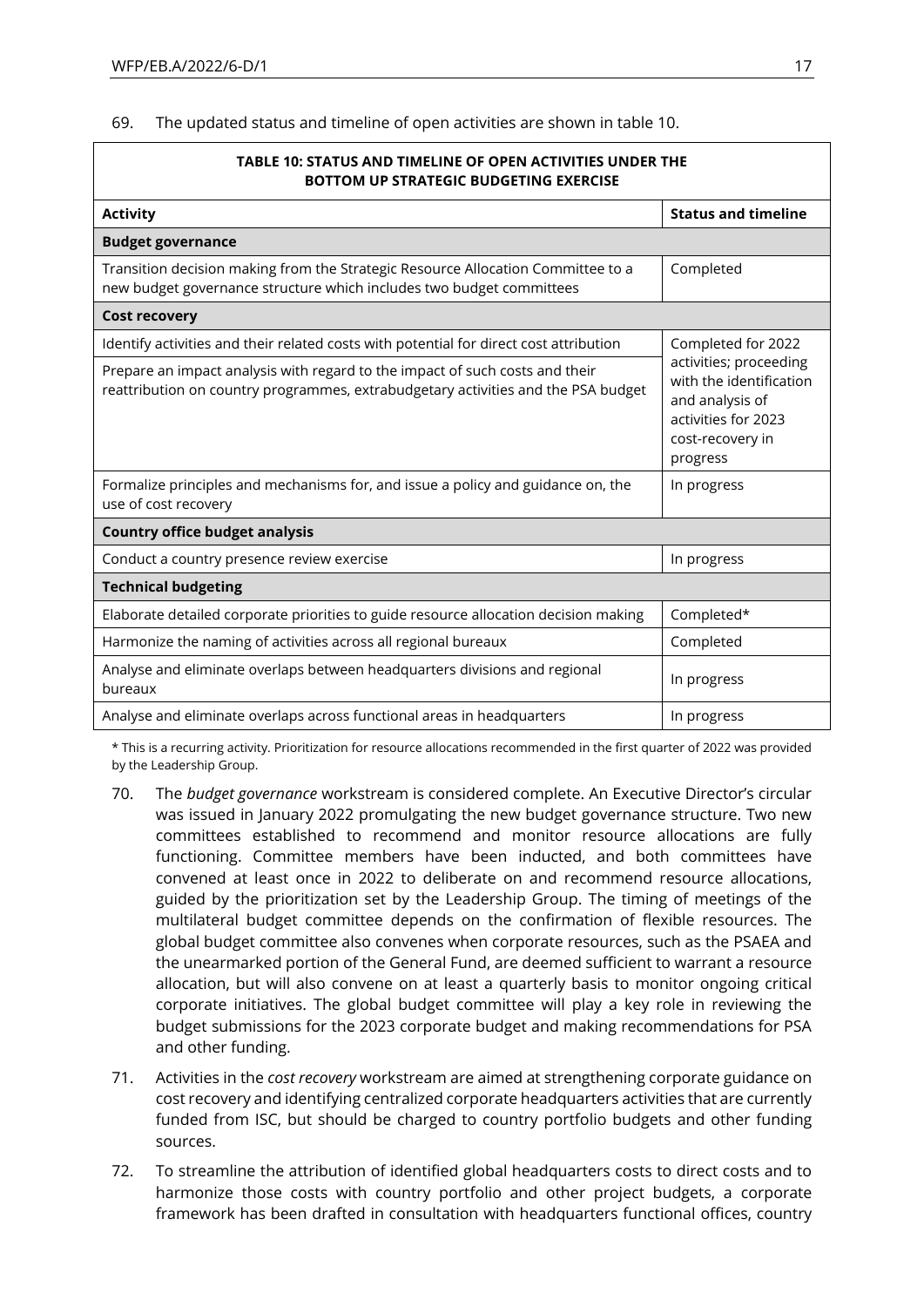offices and regional bureaux and is undergoing internal review before dissemination. The framework establishes the principles for cost attribution at global headquarters, defines the activities within the scope of the initiative, assigns responsibilities for the development of individual costing models, and prescribes governance over the cost recovery process.

- 73. Because the attribution of corporate global headquarters business service costs to relevant CSPs and other projects forms an integral part of WFP's annual planning and budgeting processes, it is governed by WFP's internal budget governance decision making structure and falls within the mandate of the newly established global budget committee. Similarly, the attribution of new activities to direct costs will be aligned with the annual management plan preparation process in order to reflect the financial impact of the activities on the PSA appropriations and on the planned budgetary requirements of relevant CSPs and other projects.
- 74. The *country office* budget analysis workstream is considered complete. Country office presence continues to be assessed; to date no decisions have been taken regarding the closure of country offices in 2022.
- 75. The open actions in the *technical budgeting* workstream are related to two themes prioritization and functional review.
- 76. In accordance with the new budget governance structure, the Leadership Group is fulfilling its role in providing high-level guidance on prioritization for budget allocations. Taking direction from the Leadership Group, the multilateral allocation committee has recommended that for the allocation of flexible multilateral contributions, the standard prioritization criteria be adapted to include information on beneficiaries in Integrated Food Security Phase Classification phases 4 and 5. The global budget committee deliberated on the resource allocations from the PSAEA and the unearmarked portion of the General Fund proposed in this document, taking guidance from the Leadership Group on prioritizing the direct and immediate benefits to country operations, while balancing the need to support the transition to the new strategic plan and to provide long-term strategic investment in country office capacity to make progress on the changing lives agenda. Forthcoming prioritization guidance includes elaboration of the corporate priorities in the recently approved corporate results framework that supports the strategic plan for 2022–2025 with a view to guiding the formulation of recommendations for the 2023 corporate budget.
- 77. With regard to the functional review, the following actions have been taken:
	- ➢ *Harmonization of activity naming across all regional bureaux:* To achieve a higher degree of standardization, regional bureau budget plans will be centred on 29 standard activities that are articulated as part of WFP's ongoing work on improving effectiveness, particularly with regard to the rapid growth of headquarters and regional bureau activities. Each of the 29 standard activities is linked to the categories developed as part of WFP's work on effectiveness and to the corporate results framework management pillars.
	- ➢ *Analysis and elimination of overlaps between headquarters divisions and regional bureaux:* WFP continues its work on effectiveness in the short to medium term, using the opportunity to improve inefficient back-and-forth processes between headquarters and regional bureaux (and country offices) and engaging with stakeholders to gather inputs on potential solutions and pilot opportunities.
	- ➢ *Analysis and elimination of overlaps across functional areas in headquarters:* WFP is further analysing the prevalence of resources that perform functional activities outside the core divisions and to identify overlaps in activities within a single functional area.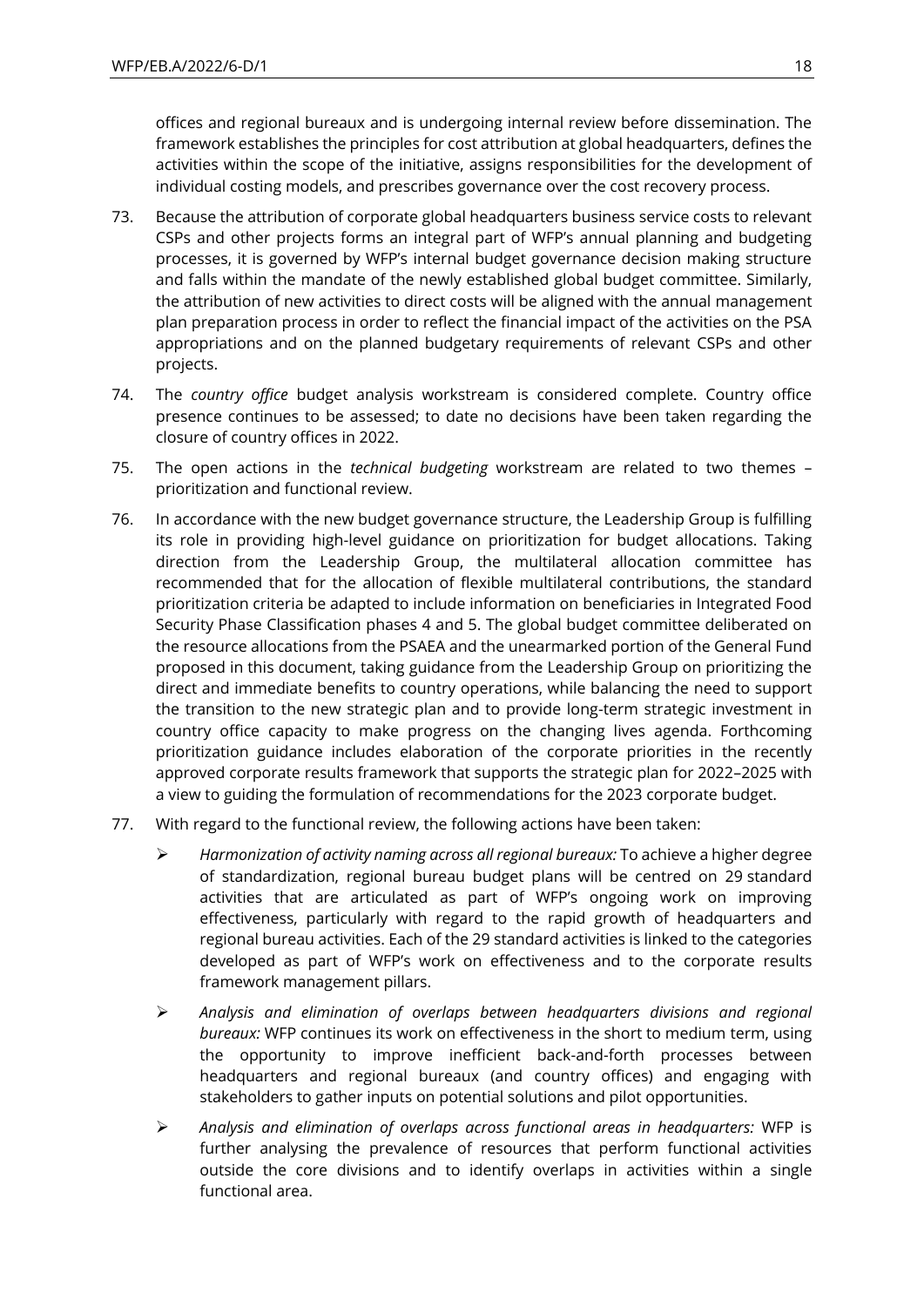# **ANNEX I**

# **Strategic plan implementation (critical corporate initiative)**

| Lead division(s)                                                        | <b>CPP</b>                                                |        |                              | <b>Total proposed budget</b>                                               |                                       |                                         | USD 15.4 million                        |
|-------------------------------------------------------------------------|-----------------------------------------------------------|--------|------------------------------|----------------------------------------------------------------------------|---------------------------------------|-----------------------------------------|-----------------------------------------|
| <b>Participating division(s)</b>                                        | PD: RAM, PRO; DED: EME, SCO<br>RM: FIN, TEC; PA: PPR, PPF |        |                              | <b>Critical corporate</b><br>initiative lifespan (single<br>or multi-year) |                                       |                                         | Multi-year<br>$(2022 - 2023)$           |
| Link to WFP corporate<br><b>results framework</b><br>management results | Effectiveness<br>in<br>emergencies                        | People | $\pmb{\chi}$<br>Partnerships | Funding                                                                    | $\boldsymbol{\mathsf{x}}$<br>Evidence | $\boldsymbol{\mathsf{x}}$<br>Technology | $\boldsymbol{\mathsf{x}}$<br>Innovation |

#### **Organizational change objective(s)**

The implementation of the new strategic plan and corporate results framework for 2022–2025 will require changes in systems and platforms, and new guidance and approaches to accommodate the introduction of five new outcomes and related outputs, management results, revised outcome and output indicators and activity categories, along with closer United Nations system alignment. The new corporate results framework is the operational tool for implementing the new strategic plan, defining what WFP will deliver and how that will be achieved through management capabilities based on organizational enablers. Supplemented by the policy on CSPs, the new strategic plan and corporate results framework provide a performance and accountability framework that enables WFP to measure and demonstrate its response to humanitarian and development needs and contribute to the capacity strengthening of national governments as they progress towards achievement of the 2030 Agenda for Sustainable Development.

The new plan and framework provide an opportunity to strengthen the WFP line of sight between resources used and the associated results at the country and corporate levels. It sets out the expected results to be achieved by the entire organization, thereby informing the design of CSPs and providing a basis for monitoring, performance assessment and reporting. The updates and changes in systems and platforms will therefore need to enable country-level and aggregated corporate reporting within the new framework, enhance performance management, and facilitate effective and efficient allocation and utilization of resources for organizational priorities.

Given the shift from a five- to four-year duration of the strategic plan, WFP is seeking a rapid realignment to facilitate the implementation of its new strategic plan and corporate results framework through all of its CSPs by 1 January 2023, with the exception of the 17 CSPs for which new versions will be presented for the Board's approval at its 2022 second regular session, and the 13 with new versions due for presentation at the Board's first regular and annual sessions of 2023. The initiative requires a concentrated effort to realign and enhance all relevant tools and systems for country offices as soon as possible, to identify an effective and efficient mechanism that will facilitate the realignment of more than 50 CSPs by the end of the year while minimizing the burden on country offices.

The *USD 15.4 million* multi-year budget proposal for this initiative includes the critical changes to and automation of existing tools and systems that are necessary for CSP approval, operation and reporting under the new strategic plan and corporate results framework; and key business deliverables that enhance implementation of the strategic plan and corporate results framework, particularly in the areas of cross-cutting priorities, capacity strengthening and service delivery, where new guidance, business processes, tools and systems are required. These deliverables will be based on the initial formulation of business requirements in the first two quarters of 2022 and will be finalized and implemented to the extent possible by the end of the year, with additional components expected in 2023.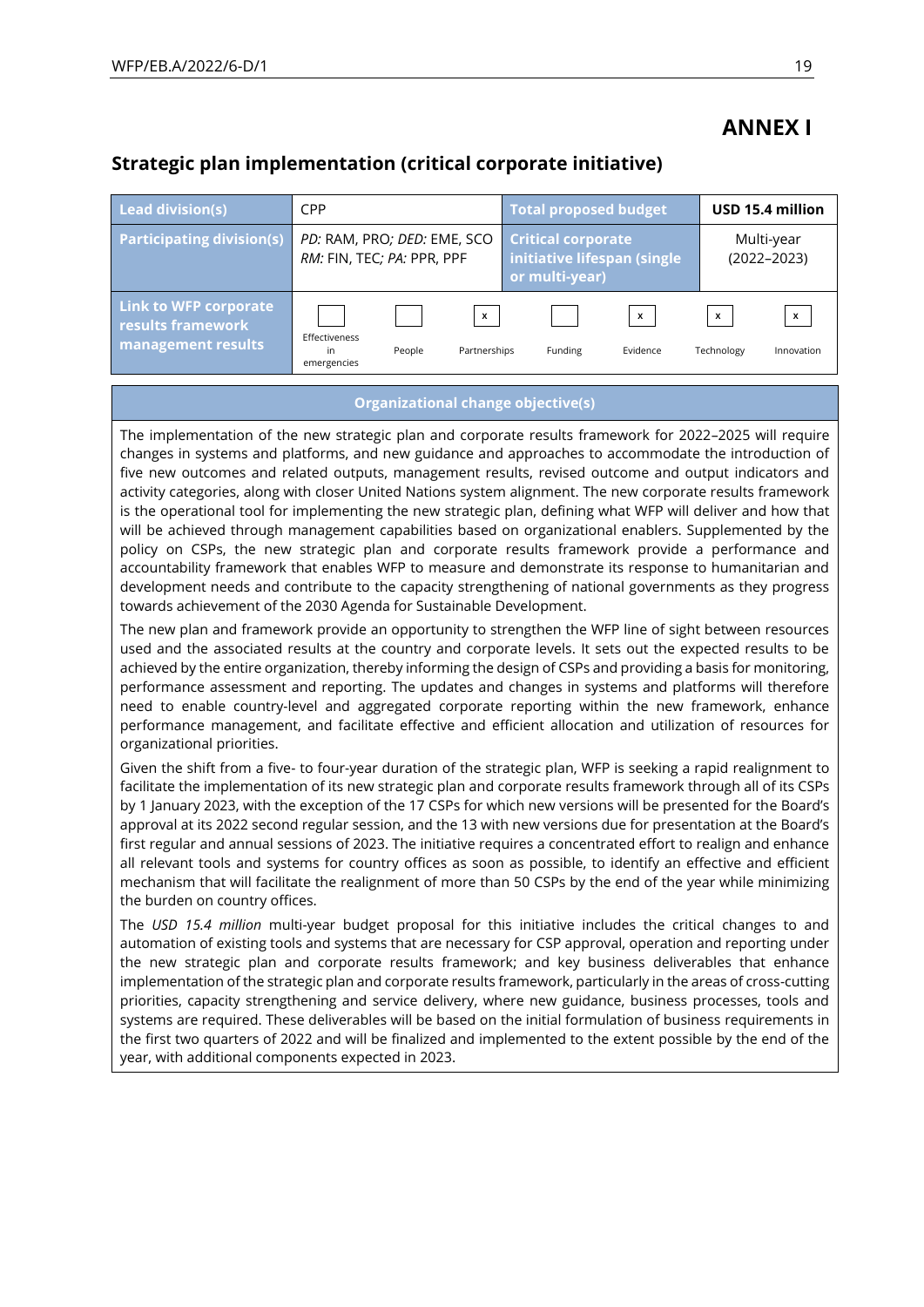#### **Organizational change objective(s)**

The critical corporate initiative includes the budget for activities of TEC for only 2022, while the budget for other divisions (primarily CPP) covers 2022 and 2023. Subsequent funding for TEC will be considered in the management plan for 2023–2025 and will cover the completion of certain critical corporate initiative deliverables such as the optimization of field budget processes, and key digital transformation items that provide the road map for end-to-end planning to reporting processes and enable more effective CSP design, operation and reporting. This will help operations to standardize data collection processes, streamline and automate corporate reporting, improve data quality and generate new performance insights while strengthening evidence and knowledge management. Such costs are highly dependent on the solutions selected, which will not be known until options have been fully designed and assessed in 2022.

*Abbreviations: CPP = Corporate Planning and Performance Division; DED = Office of the Deputy Executive Director; EME = Emergency Operations Division; FIN = Corporate Finance Division; PA = Partnerships and Advocacy Department; PD = Programme and Policy Development Department; PPF = Private Partnerships and Fundraising Division; PPR = Public Partnerships and Resourcing Division; PRO = Programme – Humanitarian and Development Division; RAM = Research, Assessment and Monitoring Division; RM = Resource Management Department; SCO = Supply Chain Operations Division; TEC = Technology Division.*

## *Table A.1.1:* **Budget by deliverable split, TEC and CPP in support to other divisions**  *(USD million)*

| <b>Deliverables</b>                                                                                                                                                   | <b>TEC</b> | CPP in<br>support to<br>other<br>divisions | <b>Total</b> |
|-----------------------------------------------------------------------------------------------------------------------------------------------------------------------|------------|--------------------------------------------|--------------|
| 1 Realignment of financial, donor and corporate reporting,<br>beneficiary counting systems, and platforms (including<br>analysis of interoperability with the UNSDCF) | 2.19       | 3.14                                       | 5.33         |
| 2 Full alignment of planning, budgeting and reporting of all<br>country offices with the new strategic plan and corporate<br>results framework                        | 2.26       | 0.79                                       | 3.05         |
| 3 Optimization of field budget processes to enhance<br>resources-to-results                                                                                           | 2.9        | 2.20                                       | 5.10         |
| 4 Project management and change management                                                                                                                            |            | 1.88                                       | 1.88         |
| <b>Total budget</b>                                                                                                                                                   | 7.35       | 8.00                                       | 15.35        |

**Deliverable 1** focuses on:

- ➢ comprehensive review and realignment of relevant business processes and data streams linked to the corporate results framework, including field-level data collection and monitoring;
- ➢ realignment of existing tools (COMET country office monitoring and evaluation tool, SPRING Standard Project Report Intelligent Next Generation) for CSP approval, operation and reporting processes and for strengthening beneficiary counting in line with new strategic plan and corporate results framework;
- development of a new beneficiary counting module for CSPs that reflects new outcomes, activity categories and tags designed through line of sight testing;
- $\triangleright$  enhancement of reporting capabilities, including the realignment of financial reporting with the new frameworks;
- $\triangleright$  strengthening of strategic plan and corporate results framework cross-cutting priorities (guidance, dashboard);
- ➢ analysis of interoperability with and reporting through the UNSDCF (field support) while reducing the manual reporting burden of the UN INFO system; and
- ➢ investment in a new approach to cross-cutting priorities aimed at fulfilling the commitments made in the new strategic plan and corporate results framework.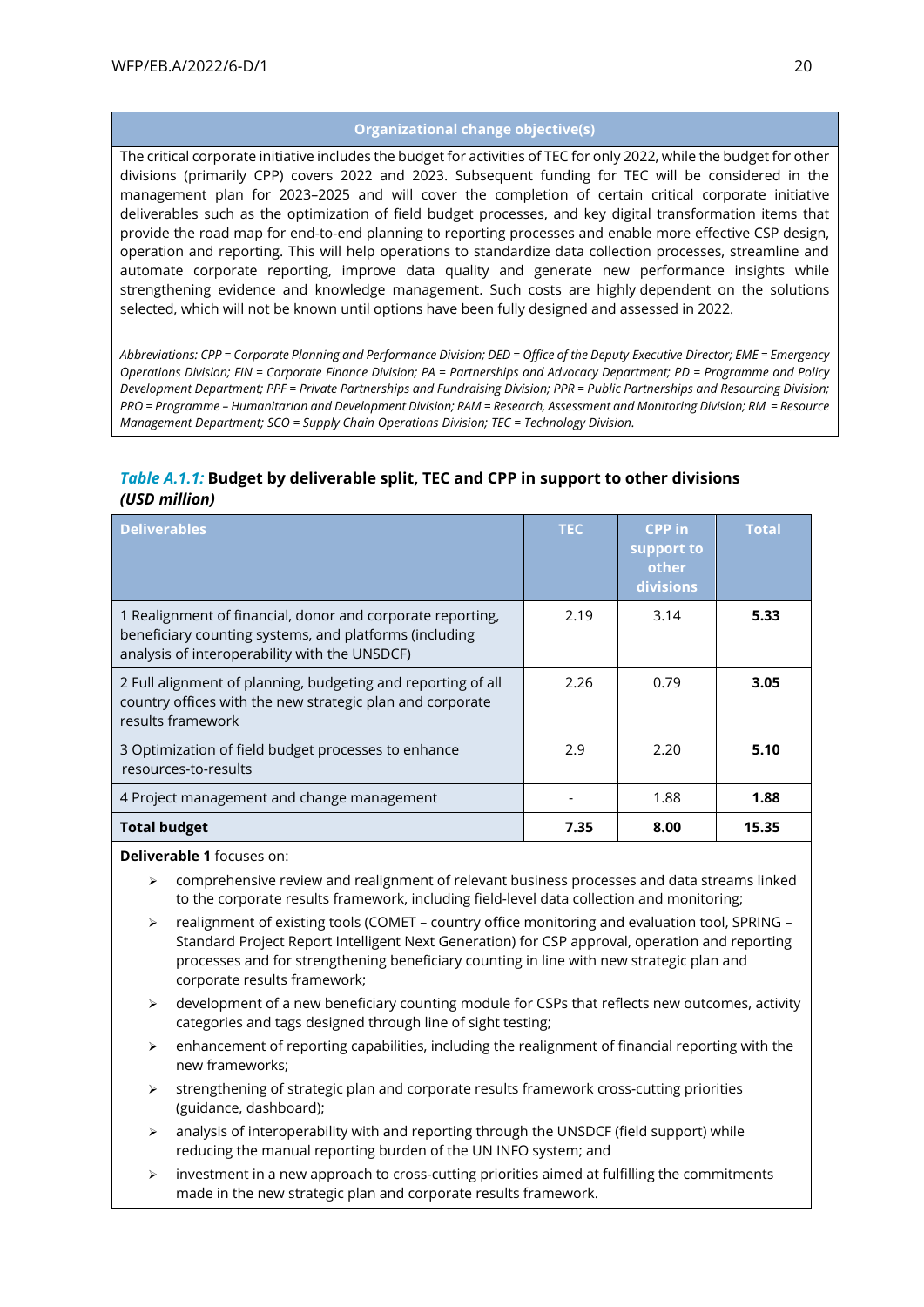# *Table A.1.1:* **Budget by deliverable split, TEC and CPP in support to other divisions**  *(USD million)*

| <b>Deliverables</b>                                                                                                                                                                                                                                                        |                                                                                                                                                                                                                                                                                                                                            | <b>TEC</b> | <b>CPP</b> in<br>support to<br>other<br>divisions | <b>Total</b> |  |  |  |  |
|----------------------------------------------------------------------------------------------------------------------------------------------------------------------------------------------------------------------------------------------------------------------------|--------------------------------------------------------------------------------------------------------------------------------------------------------------------------------------------------------------------------------------------------------------------------------------------------------------------------------------------|------------|---------------------------------------------------|--------------|--|--|--|--|
|                                                                                                                                                                                                                                                                            | <b>Deliverable 2 aims to achieve:</b>                                                                                                                                                                                                                                                                                                      |            |                                                   |              |  |  |  |  |
| ⋗                                                                                                                                                                                                                                                                          | a retrofitting or realignment strategy that will facilitate the alignment of the logical frameworks<br>and country portfolio budgets of 50+ CSPs with the new strategic plan, corporate results<br>framework and line of sight while requiring minimal manual effort from country offices;                                                 |            |                                                   |              |  |  |  |  |
| ➤                                                                                                                                                                                                                                                                          | development of the tools that make the timely realignment and mid-term review of 50+ CSPs<br>feasible;                                                                                                                                                                                                                                     |            |                                                   |              |  |  |  |  |
| $\blacktriangleright$                                                                                                                                                                                                                                                      | a dual planning and reporting framework that allows the 13 CSPs due for approval in 2023 to<br>continue operating within the framework of the previous strategic plan and corporate results<br>framework; and                                                                                                                              |            |                                                   |              |  |  |  |  |
| the adaptation of budget planning and reporting solutions that support the design of new CSPs<br>$\blacktriangleright$<br>within the new framework and the realignment of 50+ existing CSPs that will continue into 2023<br>(e.g., the WFP dashboard and CSP data portal). |                                                                                                                                                                                                                                                                                                                                            |            |                                                   |              |  |  |  |  |
|                                                                                                                                                                                                                                                                            | <b>Deliverable 3 centres on:</b>                                                                                                                                                                                                                                                                                                           |            |                                                   |              |  |  |  |  |
| ➤                                                                                                                                                                                                                                                                          | optimization of field budget planning processes (needs-based plan, implementation plan, and<br>pipeline) that facilitate the day-to-day work of budget and programming officers in the field,<br>enable better decisions at all levels of WFP, strengthen oversight, and ultimately improve<br>process efficiency and effectiveness;       |            |                                                   |              |  |  |  |  |
| ➤                                                                                                                                                                                                                                                                          | consolidation and harmonization of country office budget preparation workflows to create a<br>modern and dynamic solution that replaces the current fragmented technical infrastructure,<br>improves integration with corporate systems, and is in line with the new strategic plan,<br>corporate results framework and line of sight; and |            |                                                   |              |  |  |  |  |
| ➤                                                                                                                                                                                                                                                                          | strengthening of budget planning solutions and reporting platforms to enable automated<br>reporting at the sub-activity level (including on capacity strengthening activities) that reflects<br>current activity-bundling practices at the operational level and reduces the reporting burden on<br>the field.                             |            |                                                   |              |  |  |  |  |
|                                                                                                                                                                                                                                                                            | Deliverable 4 ensures:                                                                                                                                                                                                                                                                                                                     |            |                                                   |              |  |  |  |  |
| ⋗                                                                                                                                                                                                                                                                          | strong coordination between the field change management teams and project management<br>officers working on the above deliverables throughout 2022 and 2023 and change management<br>for effective implementation of the related initiatives.                                                                                              |            |                                                   |              |  |  |  |  |

| Table A.1.2: Budget by deliverable, 2022-2023 |  |
|-----------------------------------------------|--|
|                                               |  |

| <b>Deliverables</b>                                                                                                                                                   | 2022  | 2023 | <b>Total</b> |
|-----------------------------------------------------------------------------------------------------------------------------------------------------------------------|-------|------|--------------|
| 1 Realignment of financial, donor and corporate<br>reporting, beneficiary counting systems, and platforms<br>(including analysis of interoperability with the UNSDCF) | 4.53  | 0.8  | 5.33         |
| 2 Full alignment of planning, budgeting and reporting of<br>all country offices with the new strategic plan and<br>corporate results framework                        | 2.88  | 0.17 | 3.05         |
| 3 Optimization of field budget processes to enhance<br>resources-to-results                                                                                           | 4.2   | 0.9  | 5.10         |
| 4 Project management and change management                                                                                                                            | 1.68  | 0.19 | 1.88         |
| <b>Total budget</b>                                                                                                                                                   | 13.29 | 2.07 | 15.35        |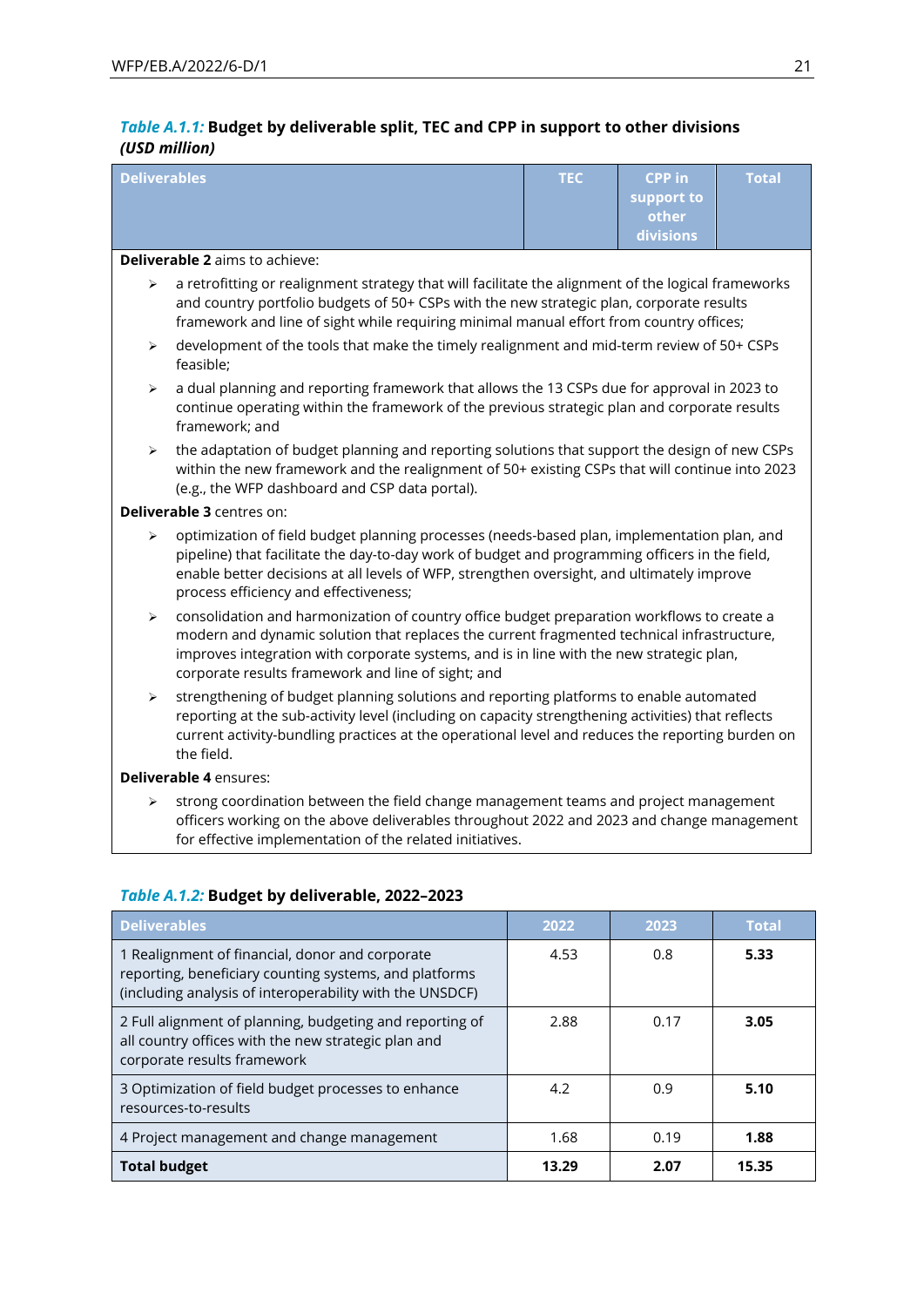| Table A.1.3: Budget by object of expenditure, including full-time equivalent |  |
|------------------------------------------------------------------------------|--|
| staffing requirements                                                        |  |

| <b>Cost breakdown</b>               | TEC budget* | <b>CPP in support to</b><br>other divisions | <b>Total</b> |
|-------------------------------------|-------------|---------------------------------------------|--------------|
| Staff costs (USD million)           | 1.98        | 4.09                                        | 6.07         |
| Non-staff costs (USD million)**     | 5.37        | 3.91                                        | 9.28         |
| <b>Total (USD million)</b>          | 7.35        | 8.00                                        | 15.35        |
| Positions (full-time equivalent)*** | 14          | 26                                          | 40           |

\* 2022 funding needs only.

\*\* Non-staff costs include, but is not limited to, consultants, national staff, temporary assistance, licences, training and change management.

\*\*\* Positions include full-time equivalent number of staff and non-staff such as consultants as well as consider internal, temporary TDY assignments from regional bureaux and country offices.

#### *Table A.1.4:* **Key performance indicators by deliverable**

| Deliverable 1: Realignment of financial, donor and corporate reporting, beneficiary counting systems,<br>and platforms (including analysis of interoperability with the UNSDCF) |                              |
|---------------------------------------------------------------------------------------------------------------------------------------------------------------------------------|------------------------------|
| Key performance indicator                                                                                                                                                       | Target (%)<br>by end of 2023 |
| Percentage of systems and platforms realigned with new strategic plan and corporate<br>results framework                                                                        | 100                          |
| Country office user satisfaction with new strategic plan and corporate results framework<br>tools and systems                                                                   | 90                           |
| Percentage of new corporate results framework requirements implemented                                                                                                          | 90                           |
| Score in the International Aid Transparency Initiative aid transparency index (QCPR) (MR 4)                                                                                     | 100                          |
| Percentage of CSP development outputs and outcomes that are aligned with UNSDCF and<br>are captured in WFP's digital platforms (MR 3)                                           | 100 (as<br>appropriate)      |
| Number of countries where WFP uses/contributes to UN INFO (MR 6)                                                                                                                | $100$ (as<br>appropriate)    |
| Percentage of country offices trained and enabled to report on cross-cutting priorities                                                                                         | 75                           |
| Deliverable 2: Full alignment of planning, budgeting and reporting of all country offices with new<br>strategic plan and corporate results framework                            |                              |
| Percentage of CSP logical frameworks and country portfolio budgets aligned with the<br>new strategic plan, corporate results framework and line of sight                        | 100 (by three<br>deadlines)  |
| CSP data portal and country operation management plan fully aligned with the new<br>corporate results framework and available to Executive Board members                        | Fully achieved               |
| Deliverable 3: Optimization of field budget processes to enhance resources-to-results                                                                                           |                              |
| Percentage of country offices with resources-to-results                                                                                                                         | 80                           |
| Percentage of country offices adopting new budgeting tool                                                                                                                       | 100                          |
| Percentage of countries releasing pipeline updates by deadline                                                                                                                  | 80                           |
| Deliverable 4: Project management and change management                                                                                                                         |                              |
| Country offices trained on upgraded systems                                                                                                                                     | 100                          |
| Change management approach for full implementation and roll-out of the corporate<br>results framework                                                                           | Fully achieved               |

MR – management result (from the corporate results framework for 2022–2025).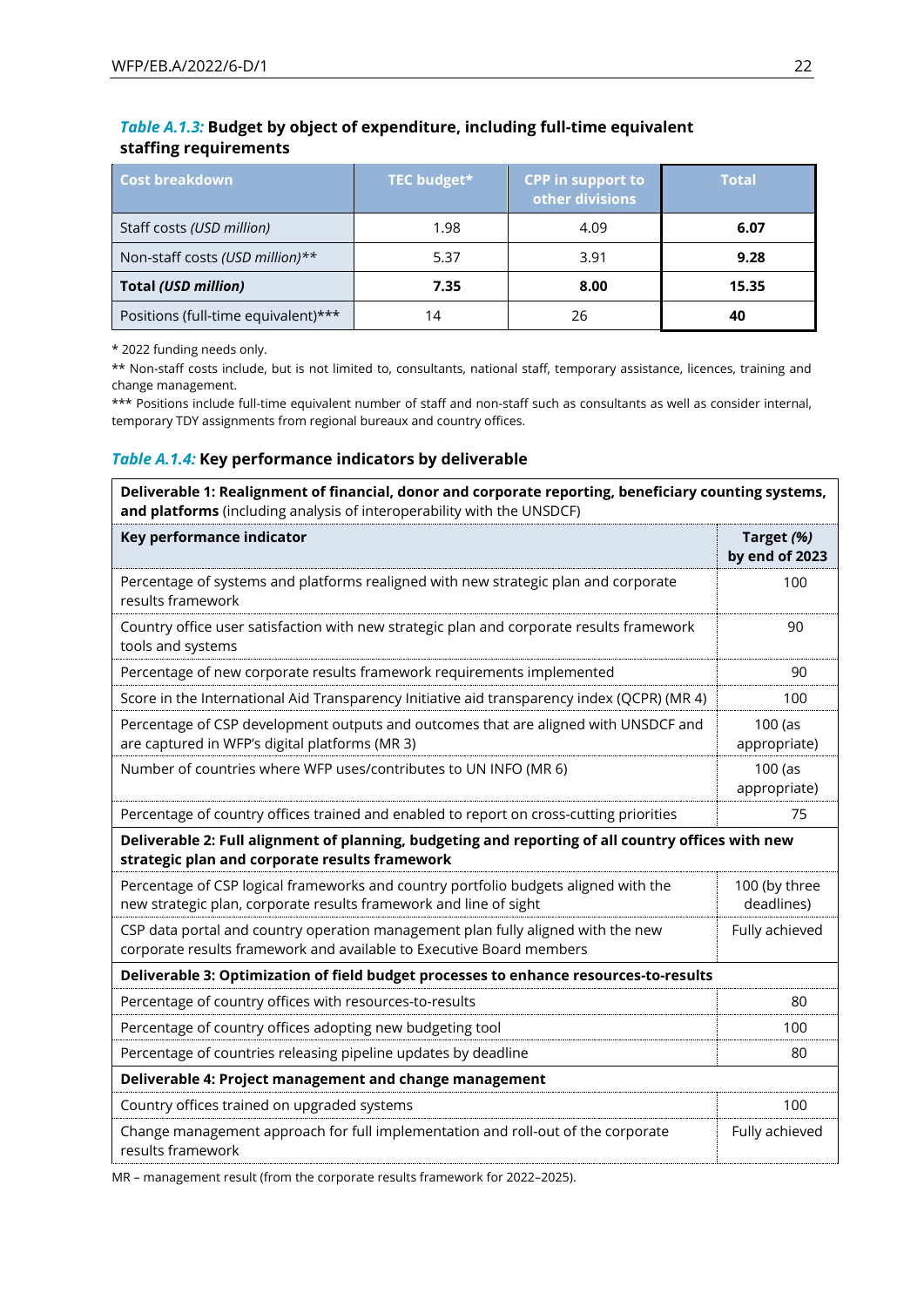|                                                                                                                                                                                                      |              |                                                 |                                                   | <b>Implementation schedule</b> |                                   |             |                |              |
|------------------------------------------------------------------------------------------------------------------------------------------------------------------------------------------------------|--------------|-------------------------------------------------|---------------------------------------------------|--------------------------------|-----------------------------------|-------------|----------------|--------------|
|                                                                                                                                                                                                      |              | <b>Overview of CSP transitions</b>              |                                                   |                                |                                   |             |                |              |
|                                                                                                                                                                                                      | Sept<br>2022 | EB approval<br>Nov<br>2022                      | 31 Dec 1 Jan<br>2022<br>2023                      | EB approval<br>Feb<br>2023     | EB approval<br>lune<br>2023       | Sep<br>2023 | 31 Dec<br>2023 | June<br>2024 |
|                                                                                                                                                                                                      |              |                                                 |                                                   |                                |                                   |             |                |              |
|                                                                                                                                                                                                      |              | 2022 Reporting                                  |                                                   |                                | 2023 Reporting is MIXED (in 2024) |             |                |              |
| <b>72 CSPS</b><br><b>17 CSPs</b><br>Designed and approved under new<br>framework (Nov 22 EB)<br>Operating and reporting under new framework<br><b>55 CSPS</b><br>Realigned to new framework by 1 Jan |              |                                                 |                                                   |                                |                                   |             |                |              |
|                                                                                                                                                                                                      | 13 CSPS      | Note: Transition timeline still to be confirmed | Partially mapped in advance of Feb & June 2023 EB |                                |                                   |             |                |              |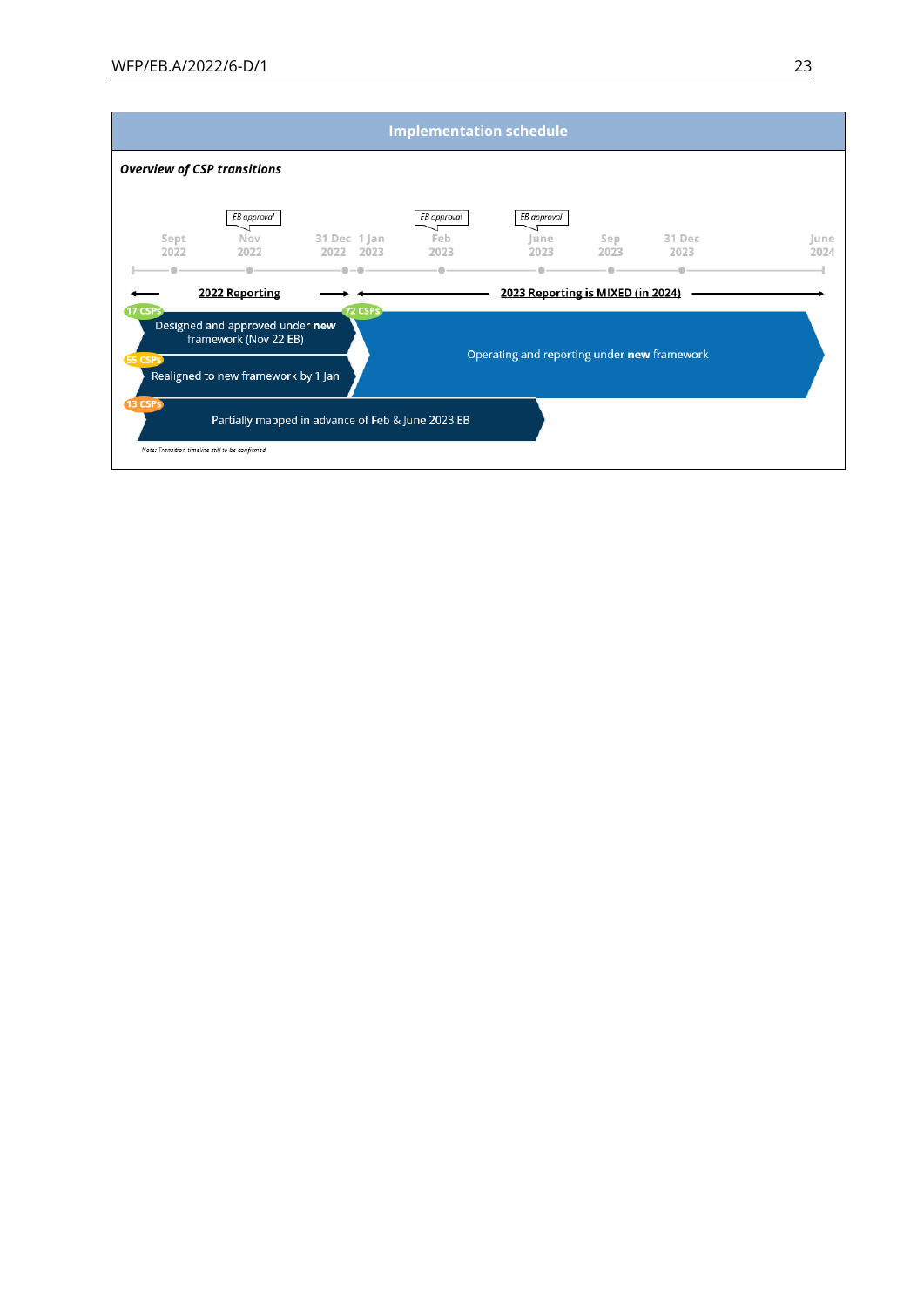# **ANNEX II**

# **Changing Lives Transformation Fund**

#### **Introducing the Changing Lives Transformation Fund**

- 1. As the world's largest humanitarian actor, in 2021, WFP provided critical assistance to 128 million people in more than 80 countries, many of which are in a state of protracted crisis. WFP's commitment and mandate go beyond humanitarian action aimed at *saving lives* by also seeking to *change lives,* thereby ensuring that all WFP actions help to reduce and end hunger, build self-reliance and prevent the recurrence of crises over time.
- 2. In a year when WFP faces extraordinary needs and compounded crises, the organization is compelled to ensure that future food crises are prevented by leveraging its multi-dimensional mandate and its adherence to the recommendations on the humanitarian–development–peace nexus put forward by the OECD-DAC. Saving lives, including through crisis response, is core to WFP's service to the world. *Changing lives* covers the spectrum of activities and services that WFP can provide to help achieve zero hunger.<sup>1</sup> By fulfilling its multi-dimensional mandate, and with the right level of investment, WFP can contribute to the transformational development objectives of a country by helping to reduce and prevent future food insecurity.
- 3. The capacities, knowledge and presence that define WFP's organizational excellence in crisis response can be leveraged to enable the achievement of broader national objectives. WFP country offices need investment to position themselves to do so.
- 4. WFP regional and country directors, and their respective counterparts in host governments, have consistently stated that WFP country offices require a substantially different investment model to enable them to design, pilot, innovate and sustain interventions that have a transformative impact on their country of operation. Pilot investments have demonstrated the potential for generating returns on investment, but WFP's current operating model does not facilitate the provision of contributions at scale to national development objectives because it does not provide the flexibility to direct current WFP donor funding sources to root causes and resilience programmes. The new fund seeks to address that gap.
- 5. In line with the WFP strategic plan for 2022–2025, the Changing Lives Transformation Fund will *support* country offices in leveraging WFP's identified strengths in line with national priorities in order to contribute to transformative change. The fund will *enable* this by investing in the ability of WFP country offices to reorient their engagement, reposition and catalyse their programming and make use of new financing, at scale.
- 6. In countries where governments and communities can benefit from its comparative advantages in the changing lives agenda, WFP will invest in aligning its programmes and positioning itself to design and implement transformative programmes that contribute to SDG 2, in collaboration with host governments and IFIs. The investment will position WFP as a partner of choice, as demonstrated when governments and other partners turn to WFP to implement their priority programmes.

<sup>1</sup> WFP contributes to *changing lives* through the design and implementation of tailored, contextualized programmes. Where appropriate and requested, such programmes can include resilience building, the addressing of root causes, and the provision of support for governments in achieving their development objectives, including in areas related to climate, social protection and school-based programmes, while concurrently contributing to the achievement of SDG 2. Taking a systems approach, and building on its role in United Nations sustainable development cooperation frameworks and on its country strategic plans, WFP contributes to sustainable solutions at scale, while maintaining its crisis response focus and capacity.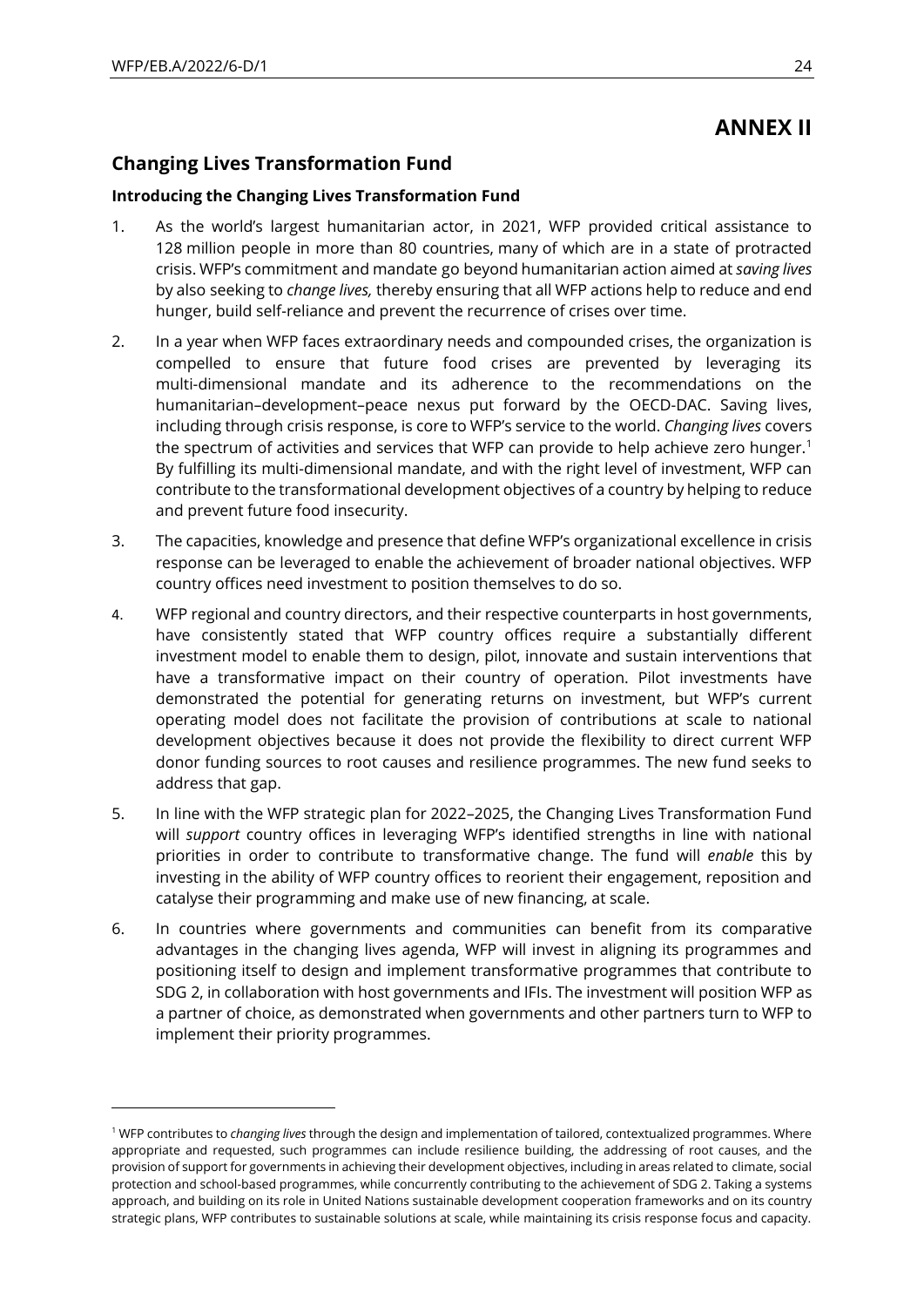- 7. The Changing Lives Transformation Fund will build on corporate mechanisms, including the new strategic plan and corporate results framework for 2022–2025, and the lessons learned under the critical corporate initiative on programme and partnership support at the country office level.
- 8. Key structural characteristics of the fund include the following:
	- ➢ Allocations will be made to catalyse programming and financing at scale, based on a highly analytical allocation mechanism that takes into account country context readiness and a WFP country offices' ability to implement their proposals successfully.
	- ➢ Significant direct resources (USD 2.0 million to USD 7.0 million) will be allocated to selected countries over periods of three to five years, with a formal proposal process allowing country offices to make submissions for funding.
	- $\triangleright$  A robust approval mechanism under the multilateral budget committee will ensure strong evidence-based decision making, the allocation of funding in appropriate amounts and the avoidance of any "sprinkling" of funding, building on the lessons learned that demonstrate that sprinkling has only limited short-term impacts on immediate funding gaps in existing programmes and does not allow for transformative approaches.
	- $\triangleright$  Rather than filling the funding gap in current WFP programmes, funds will be used for actions seen as transformative, innovative, scalable and replicable.
	- $\triangleright$  A senior director will be accountable as portfolio manager and will support country offices in their applications for funding, provide advice and inputs to the multilateral budget committee on investment selection, monitor the progress of projects, and actively seek new funding.
- 9. The success of the fund will be measured in terms of long-term progress towards in-country transformation and the achievement of SDG 2. Each investment should have the medium-term goal of mobilizing additional funding from diverse partners, donors and the government through continuing efforts and investments at the national level. Funding channelled via WFP for the continued implementation of programmes is seen as only a secondary desired outcome. The Changing Lives Transformation Fund will be established using WFP internal sources, specifically the unallocated portion of the General Fund.
- 10. The Secretariat proposes the allocation of USD 55 million from the General Fund to establish the Changing Lives Transformation Fund.

### **What does the Changing Lives Transformation Fund set out to do?**

- 11. The objective of the Changing Lives Transformation Fund is the achievement of government ambitions for national transformation, including towards the achievement of SDGs 2 and 17. WFP will contribute to that objective by aligning its engagement in ways that provide catalytic support. This represents an important strategy for reducing the growth of humanitarian needs and addressing WFP's widening funding gap.
- 12. The Changing Lives Transformation Fund will enable country offices to leverage WFP's identified strengths and align with national priorities in order to support transformative change towards zero hunger. In implementing its country strategic plans, and when called on to do so, WFP will invest in the services it offers, demonstrating its potential to support such national ambitions of governments.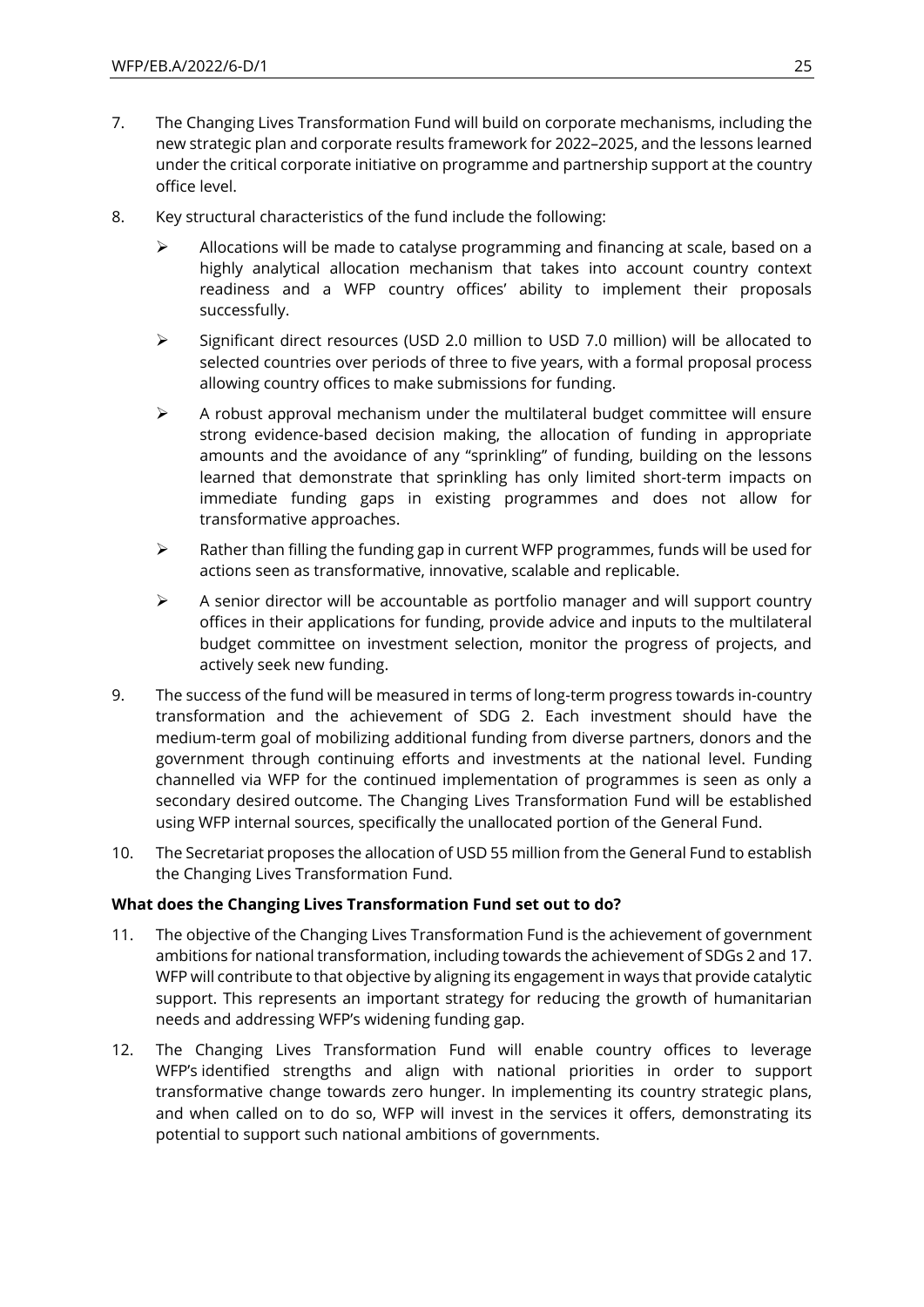- 13. The capacities, knowledge and presence that define WFP's organizational excellence in crisis response can be leveraged to enable the achievement of broader national objectives. This requires that WFP work more coherently with partners on collectively helping to meet people's needs in line with the UNSDCF for the country concerned, mitigating risks and vulnerability over time, particularly in protracted crisis settings. Such work requires clear transition strategies that link humanitarian relief efforts to recovery and long-term development and to a WFP-specific exit strategy. The fund will allow investment in long-term strategies, processes and approaches in countries where WFP holds a comparative advantage but may need to reorient its engagement.
- 14. In 2019, the Board approved a critical corporate initiative on joint programming and partnership, which aimed to broaden and enhance WFP's capacity to pursue diversified and long-term financing opportunities. With the goal of establishing multisectoral plans in support of government objectives, the initiative identified entry points for WFP's adaptation of its programmes in order to deliver against national priorities at scale. In some countries, WFP was able to position itself to support the implementation of government activities that were funded by the government, including through IFI-sourced funds. The experience demonstrated that governments are willing to invest in and partner on activities focused on changing lives, including from domestic funding sources. WFP is therefore engaging in the inception and design of national programmes that contribute to the achievement of SDG 2, demonstrating the need to "participate during the early phases of national programme design and development in terms of securing this new, additional avenue for funding.
- 15. In 2021, WFP's changing lives-linked activities accounted for USD 1.24 billion of its budget. While recent emphasis on the development of agreements with governments and IFIs has proved successful, the agreements of significant value have been in fragile countries. The Changing Lives Transformation Fund will position WFP to support national governments in delivering on their development priorities with scale and impact.
- 16. Prominent case studies demonstrating the catalytic power of strategic investments in government and IFI engagement include Burkina Faso, Cameroon, the Democratic Republic of the Congo, Haiti, Kenya, Lebanon, Mozambique, Nicaragua, Pakistan, and Somalia.

In *Haiti*, the country office will implement activities for a value of more than USD 150 million over two years following investments in technical expertise and operational capacity in social protection. Over the course of four to five years, WFP positioned highly skilled technical experts to support the Government in the design of a national social protection policy at a time when there was an increasing need for social safety nets. WFP built on its clear comparative advantage in the social spending space through investments in an inclusive, far-reaching social protection database, technical expertise and operational capacity, which demonstrated WFP's ability to deliver. This enabled the country office to position itself as a strategic partner of the Government and the International Monetary Fund, which proved to be catalytic for the support it received later from the World Bank and the Inter-American Development Bank. Together, WFP and its IFI partners are now supporting the Government in delivering transformative results.

- 17. The Changing Lives Transformation Fund will enable selected country offices to make similar scalable investments, thereby allowing them to carry out the following actions:
	- a) *Diversifying funding sources:* The Changing Lives Transformation Fund will support country offices in engaging more proactively with a diverse set of governments and IFIs across programmatic areas. This will cement WFP's role as a strategic partner in its areas of excellence in work towards the achievement of SDG 2.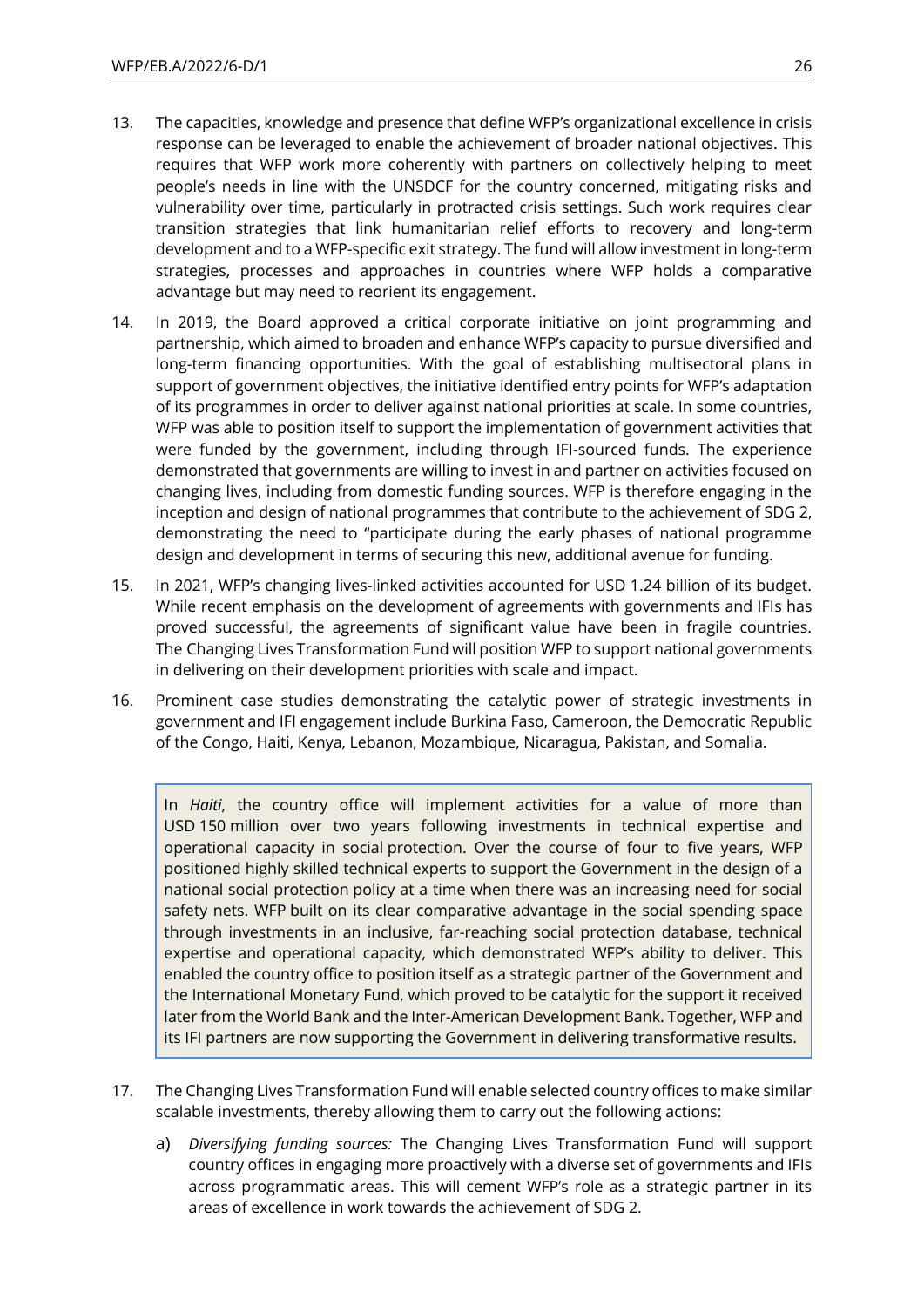- b) *Improving WFP's strategic positioning:* There is demand from governments and IFIs for WFP to assume more strategic and technical advisory roles in support of the achievement of national objectives. Positioning WFP more systematically in that space, will enhance WFP's influence on project outcomes and contribute to transformative impact at the country level.
- c) *Catalysing programming internally* to support WFP in developing integrated value propositions in programmatic areas that can address the priorities of governments and IFIs and are based on WFP's clearly defined comparative advantage.

In *Kenya,* targeted support for the country office enabled WFP to sign its first partnership agreement on locally led climate action with the Government, seeking to strengthen local resilience to the impact of climate change by building capacity to plan, budget, implement, monitor and report on resilience investments, in partnership with county governments and communities.

- 18. By serving as a catalyst for the objectives described in the preceding paragraph, the Changing Lives Transformation Fund will position WFP as a partner of choice for governments in delivering priority, national interventions at scale that significantly diminish risk, prevent vulnerability, build the resilience of individuals, households, communities and countries, and contribute to the achievement of SDG 2.
- 19. The fund will provide the security and flexibility for country offices to pursue the mediumto long-term approach required to catalyse change internally, improve WFP's strategic positioning and diversify funding sources, specifically tailored to the operating setting. Country offices will develop proposals that outline the opportunities, strategy and requirements for contributing to the transformative objectives of the country concerned, demonstrating links to SDG 2, national development plans, UNSDCFs and agreed contributions through country strategic plans.
- 20. Outcomes will be related to national development plans and the UNSDCF areas of focus for SDGs 2 and 17. Depending on the national situation, investments may be made in technical assistance for risk-informed development or, more specifically, in thematic areas such as adaptation to climate change, resilient food systems and social protection, including school-based programmes.
- 21. In the long term, the country offices that receive resources through the Changing Lives Transformation Fund will serve as case studies for WFP, providing transformative interventions for replication at scale and learning in various contexts. Reporting on outcomes will be aligned with the corporate results framework.

Recently, in *Cameroon*, the country office, with the Government, the World Bank and the Food and Agriculture Organization of the United Nations, co-designed a food security project connected to the early response financing of the World Bank Crisis Response Window. This engagement will result in USD 60 million in resources to be used by WFP to address immediate and recovery needs arising from the multiple crises facing the country.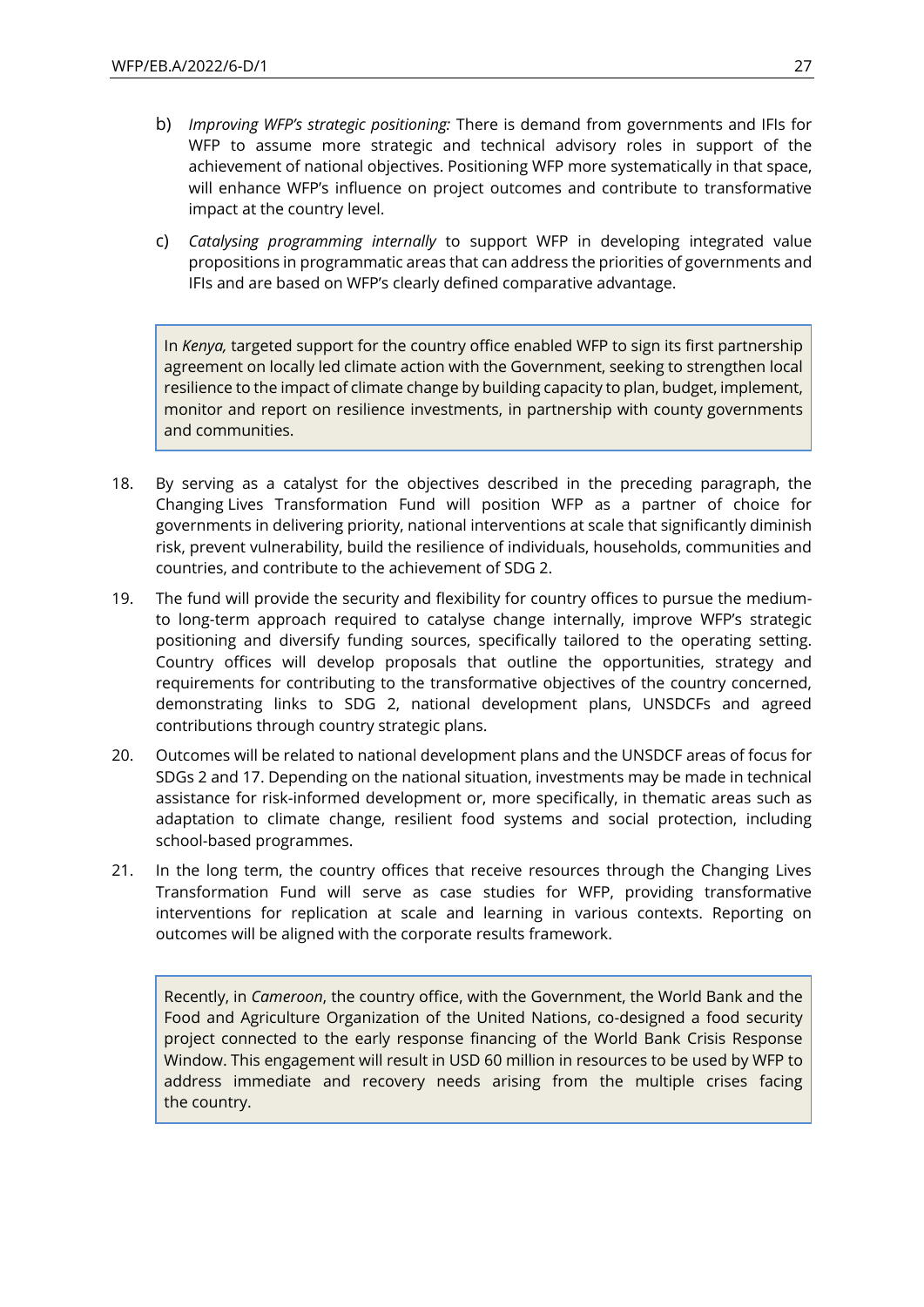## **The allocation mechanism, governance, reporting and volume of the Changing Lives Transformation Fund**

#### *Allocation mechanism*

- 22. The Changing Lives Transformation Fund aims to finance new and transformative SDG 2-related projects with high potential to address the root causes of food insecurity efficiently while optimizing long-term socioeconomic resilience and building solid multisectoral partnerships in participating countries.
- 23. Functioning and stable government institutions will be prerequisites to the successful implementation of the transformative projects financed by the fund. The selection criteria for the allocation mechanism will therefore be directed to finding the right balance between a country's need for SDG 2-related transformation and the intention of government institutions to work towards long-term transformation rather than response to immediate crisis. The Changing Lives Transformation Fund will complement other WFP initiatives, including those aimed at relieving immediate needs in crisis-affected areas.
- 24. The focused funding approach of the fund requires a solid analytical allocation process that selects the right country and ensures optimal use of each dollar granted in maximizing the transformative impact. The allocation mechanism is therefore data-driven and has clear, predefined selection criteria.
- 25. The allocation mechanism for the fund is based on a three-step process through which the projects selected will receive an allocation for a period not exceeding five years.
- 26. The three steps are as follows:
	- $\triangleright$  Step 1: assesses the country context readiness for a Changing Lives Transformation Fund project.
	- $\triangleright$  Step 2: assesses the WFP country office's ability to drive a transformative project.
	- ➢ Step 3: assesses the potential of a proposed project through a validation procedure.

#### *Governance*

- 27. The governance structure for the Changing Lives Transformation Fund will comprise the following:
	- ➢ The Leadership Group and Executive Director will advise on strategy and support global implementation.
	- $\triangleright$  A budget committee: Leveraging the mandate of the multilateral budget committee, this executive body will be in charge of reviewing and validating the project proposals to be financed.
	- $\triangleright$  A portfolio manager will be responsible for the overall management of the fund by:
		- − being accountable to the multilateral budget committee for recommendations of the final shortlist of country office proposals;
		- − acting as a facilitator of cross-function engagement (with PRO, the Strategic Partnerships divisions and other headquarters units);
		- − collaborating with the country director, who remains the relationship holder working with the host government and IFIs working with WFP in the country; and
		- − having full responsibility for results and actively supporting projects funded across country offices.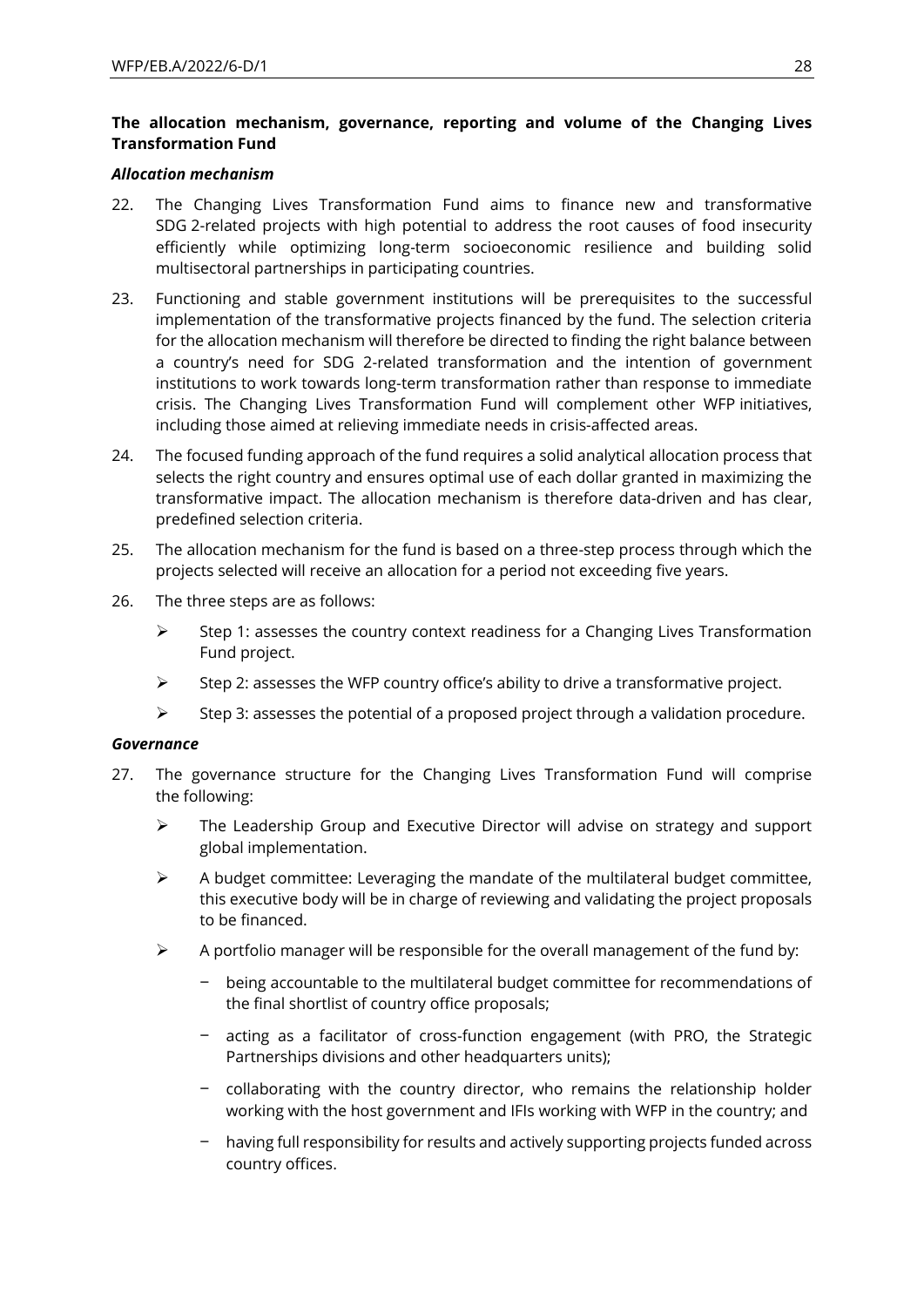### *Reporting*

- 28. Goal-focused reporting on projects receiving funding from the Changing Lives Transformation Fund is central. Impact is measured through quantitative key performance indicators (KPIs), which will be defined at the outset of the project proposal phase and linked to the project's theory of change.
- 29. The main KPIs will be related to the catalytic capacity of the transformation projects in building strong partnerships with government, IFIs and bilateral donors. The project workplan and main KPIs are included in the annex.
- 30. Secondary KPIs may include new funding for WFP to supplement the initial Changing Lives Transformation Fund investment at the country level.
- 31. The accountability provided by project reporting is maximized through regular formal and informal tracking with a focus on transparency.

#### *Volume*

- 32. The establishment of the Changing Lives Transformation Fund is a response to WFP's critical need for a financial mechanism that allows the flexible funding of transformative root cause and resilience projects beyond the immediate short term.
- 33. The goal of the fund is to make WFP the key partner of governments in SDG 2-related transformation, for which it will leverage a total volume of USD 55 million to provide grants of USD 2 million to 7 million per country office selected for the establishment, together with the government, of innovative projects that drive long-term, sustainable SDG 2 transformation.
- 34. As transformative projects may require more than the proposed three to five years of funding, the versatile structure of the Changing Lives Transformation Fund will allow future replenishment from additional multisectoral contributions and investments through the implementation of resource mobilization and innovative financing mechanisms.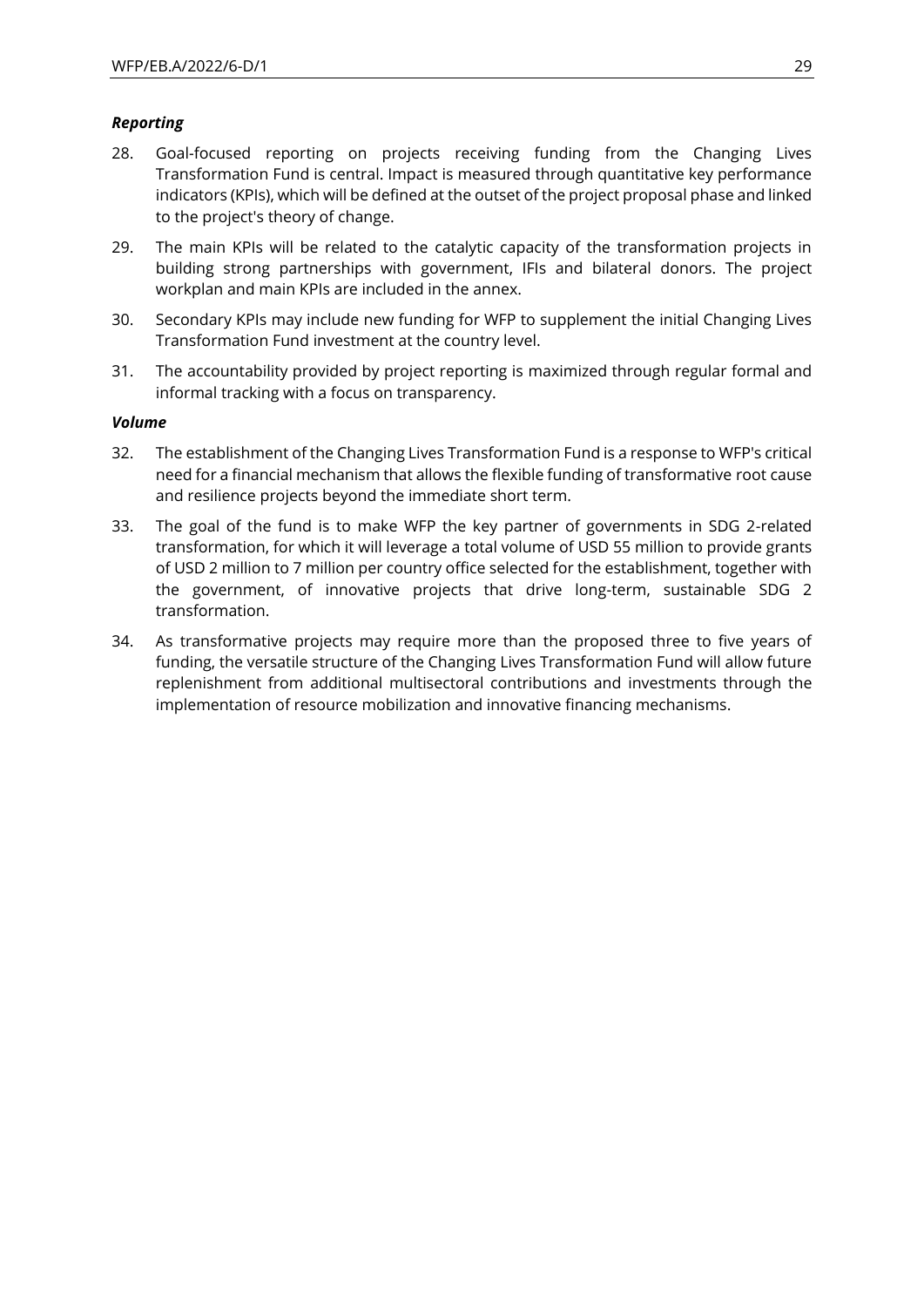# **ANNEX Changing Lives Transformation Fund** *Workplan mid-2022 to mid-2024*

|                                                                           |                           | 2022     |     |                           | 2023                      |     |            |     |       |       |       |       |     |     | 2024 |     |                  |     |            |     |                  |                  |                  |                  |     |
|---------------------------------------------------------------------------|---------------------------|----------|-----|---------------------------|---------------------------|-----|------------|-----|-------|-------|-------|-------|-----|-----|------|-----|------------------|-----|------------|-----|------------------|------------------|------------------|------------------|-----|
| Item                                                                      | Jun                       | Jul      | Aug | Sep                       | Oct                       | Nov | <b>Dec</b> | Jan | Feb   | Mar   | Apr   | May   | Jun | Jul | Aug  | Sep | Oct              | Nov | <b>Dec</b> | Jan | Feb              | Mar              | Apr              | May              | Jun |
| Submission of funding proposals<br>to the Board for approval              | $\boldsymbol{\mathsf{x}}$ |          |     |                           |                           |     |            |     |       |       |       |       |     |     |      |     |                  |     |            |     |                  |                  |                  |                  |     |
| Creation of a secretariat and<br>internal processes for the fund          | $\boldsymbol{\mathsf{X}}$ | $\times$ |     |                           |                           |     |            |     |       |       |       |       |     |     |      |     |                  |     |            |     |                  |                  |                  |                  |     |
| Launch of the fund                                                        | $\pmb{\times}$            | X        | X   | $\boldsymbol{\mathsf{x}}$ | $\boldsymbol{\mathsf{x}}$ |     |            |     |       |       |       |       |     |     |      |     |                  |     |            |     |                  |                  |                  |                  |     |
| Advocacy and publication of<br>guidance note                              |                           |          | X   | $\mathsf{X}$              | $\times$                  |     |            |     |       |       |       |       |     |     |      |     |                  |     |            |     |                  |                  |                  |                  |     |
| First call for proposals (selection<br>of initial country offices)        |                           |          |     |                           | $X^*$                     |     |            |     |       |       |       |       |     |     |      |     |                  |     |            |     |                  |                  |                  |                  |     |
| Second call for proposals<br>(selection of additional country<br>offices) |                           |          |     |                           |                           |     |            |     |       |       |       |       |     |     |      |     | $X^{\star\star}$ |     |            |     |                  |                  |                  |                  |     |
| Selection of proposals                                                    |                           |          |     |                           |                           |     |            |     | $X^*$ | $X^*$ |       |       |     |     |      |     |                  |     |            |     | $X^{\star\star}$ | $X^{\star\star}$ |                  |                  |     |
| Funding approval                                                          |                           |          |     |                           |                           |     |            |     |       |       | $X^*$ |       |     |     |      |     |                  |     |            |     |                  |                  | $X^{\star\star}$ |                  |     |
| Funding release                                                           |                           |          |     |                           |                           |     |            |     |       |       | $X^*$ |       |     |     |      |     |                  |     |            |     |                  |                  | $X^{\star\star}$ |                  |     |
| Start of programme<br>implementation                                      |                           |          |     |                           |                           |     |            |     |       |       |       | $X^*$ |     |     |      |     |                  |     |            |     |                  |                  |                  | $X^{\star\star}$ |     |
| Annual reporting to the Board                                             |                           |          |     |                           |                           |     |            |     |       |       |       |       |     |     |      |     |                  |     | $\times$   |     |                  |                  |                  |                  |     |

\* Actions related to the first call for proposals.

\*\* Actions related to the second call for proposals.

*Note:* Reviews are envisaged in mid-2025 (two years after the first allocation) and mid-2027.

#### **Main Changing Lives Transformation Fund KPIs**

% of countries receiving funding that have confirmed agreements with governments. % of achievement of project milestones.